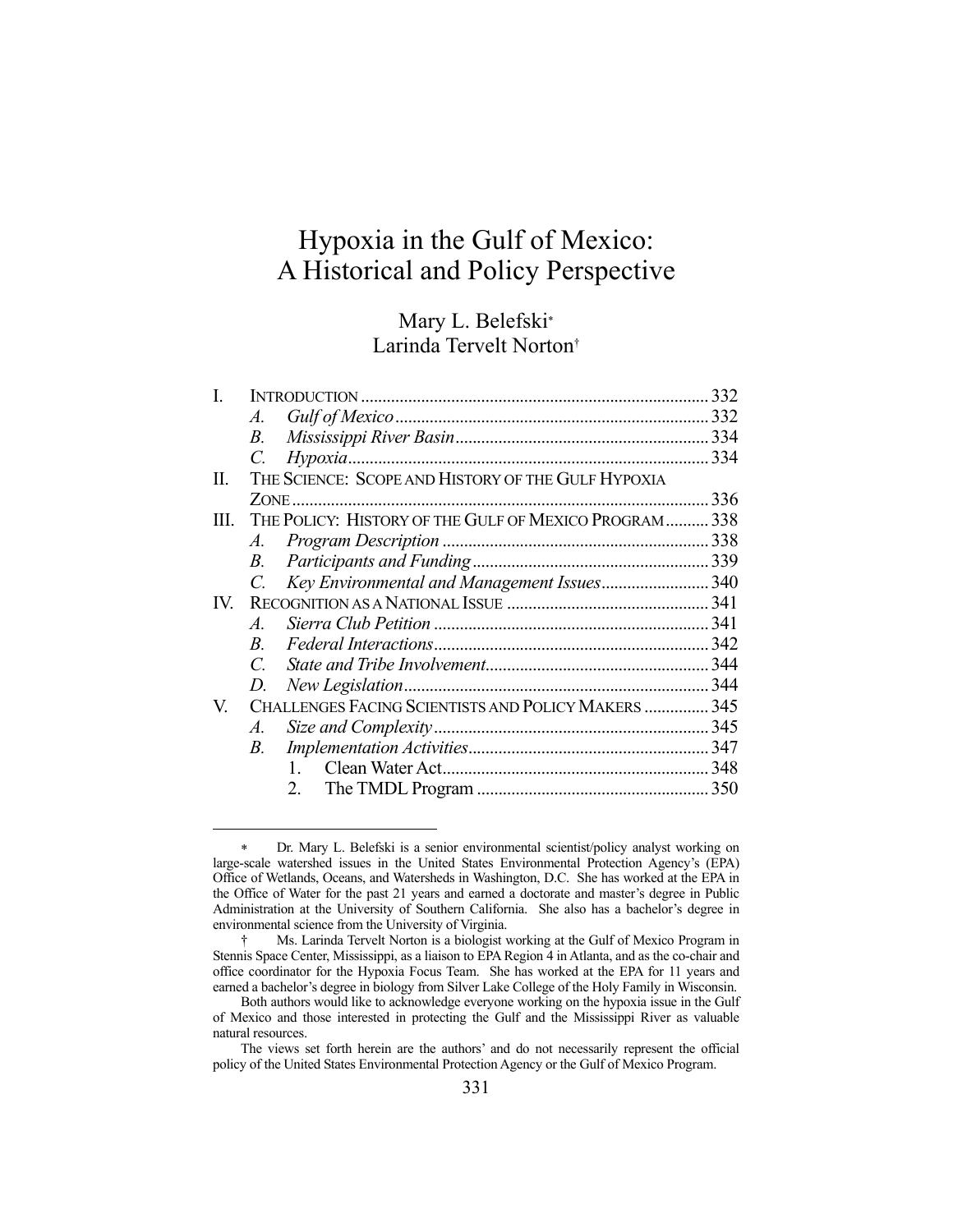#### I. INTRODUCTION

The valley of the Mississippi River stretches north into Canada and south to the Gulf of Mexico, east from New York and North Carolina and west to Idaho and New Mexico. It is a valley 20 percent larger than that of China's Yellow River, double that of Africa's Nile and India's Ganges, fifteen times that of Europe's Rhine. Within it lies 41 percent of the continental United States, including all or part of thirty-one states. No river in Europe, no river in the Orient, no river in the ancient civilized world compares with it. Only the Amazon and, barely, the Congo have a larger drainage basin. Measured from the head of its tributary the Missouri River, as logical a starting point as any, the Mississippi is the longest river in the world, and it pulses like the artery of the American heartland.<sup>1</sup>

 Within the boundaries of the United States are two valuable natural water resource systems: the Gulf of Mexico (the Gulf) and the Mississippi River Basin. These two systems are significantly different in many ways. However, there is one overriding environmental issue, known as hypoxia, which interlinks the Gulf of Mexico and the entire Mississippi River Basin. This Article attempts to summarize the evolution of the science and policy implications of hypoxia, including ongoing federal, state, and tribal initiatives. This entails addressing hypoxia in the Gulf of Mexico as a national issue of concern and the challenges faced for implementing any actions.

*A. Gulf of Mexico* 

 The Gulf of Mexico (the Gulf) is a semi-enclosed tropical and subtropical sea and is the fifth largest sea in the world.<sup>2</sup> The Gulf region covers more than 600,000 square miles with outlets from thirty-three major river systems and 207 estuaries and has one of the most extensive barrier-island systems of the United States.<sup>3</sup> The Gulf's drainage system covers more than forty percent of the United States.<sup>4</sup> Its U.S. coastline is approximately 1,553 miles (longer than

<sup>1.</sup> JOHN M. BARRY, THE RISING TIDE 21 (1997).

 <sup>2.</sup> *See* LOUISIANA ALMANAC 283 (Milburn Clahoun ed., 1997-98 ed. 1997); OXFORD ATLAS OF THE WORLD xiv (Oxford Univ. Press 1992) (1992).

 <sup>3.</sup> *See* ROBERT H. GORE, THE GULF OF MEXICO: A TREASURY OF RESOURCES IN THE AMERICAN MEDITERRANEAN 52-53 (1992).

 <sup>4.</sup> *See id.* at 281.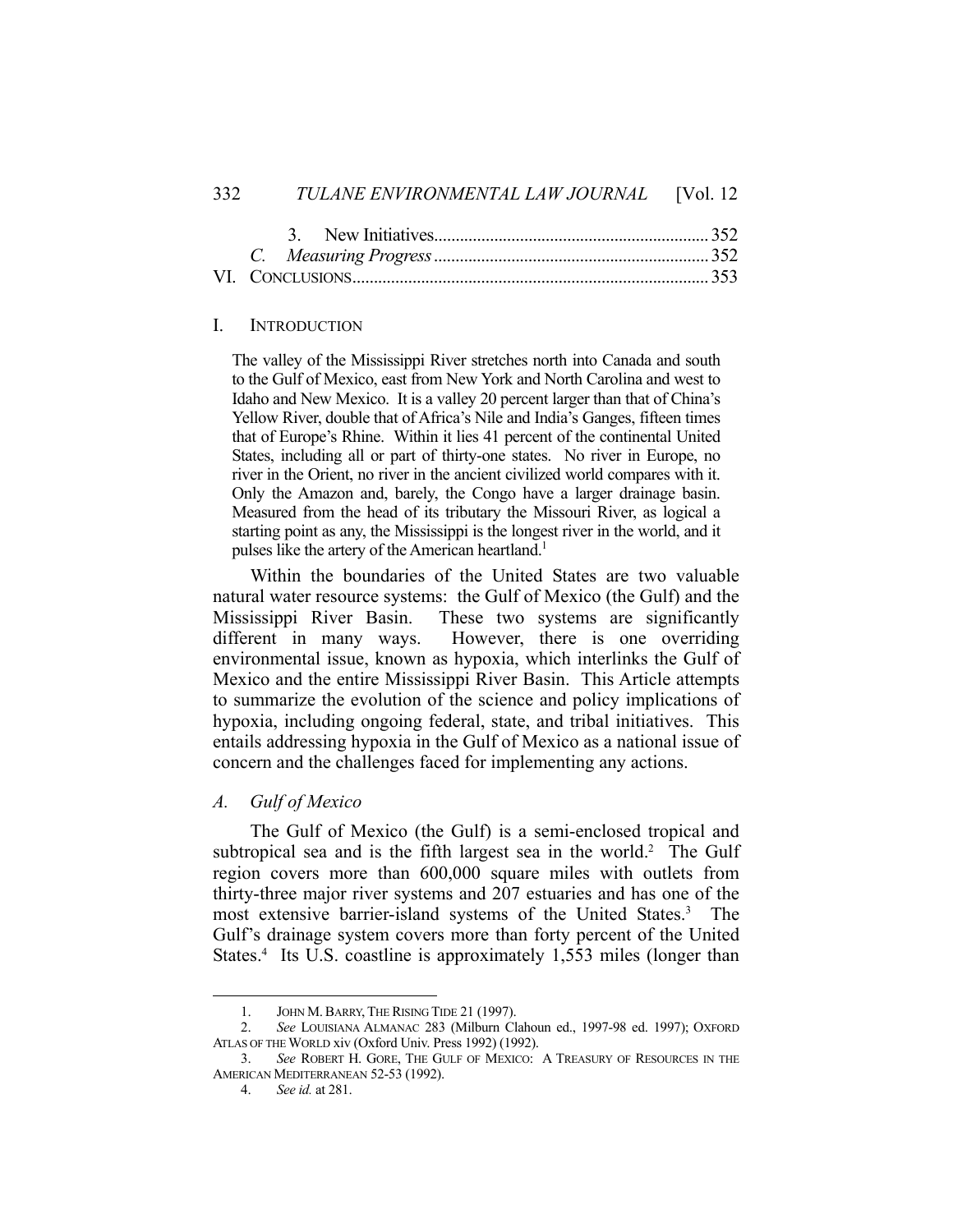the Pacific coastline of California, Oregon, and Washington).<sup>5</sup> The northern Gulf of Mexico is the recipient of the flow of a major river system, the Mississippi and Atchafalaya Rivers.<sup>6</sup> The inflow from these two rivers dwarfs the input from any other Gulf Coast system, providing ninety percent of Gulf of Mexico freshwater inflow.<sup>7</sup>

 Bordered by the United States, Mexico, and Cuba, the Gulf of Mexico is a bountiful natural resource shared by the international community for a variety of resources and services including transportation, fisheries, natural resources, and recreation. Its diverse and productive ecosystem is very important to the U.S. economy.<sup>8</sup> The Gulf's coastal wetlands encompass over five million acres (about half of the U.S. total), and serve as an essential habitat for a large percentage of the nation's migrating water fowl.<sup>9</sup> Mudflats, salt marshes, mangrove swamps, and barrier island beaches of the Gulf also provide year-round nesting and feeding grounds for abundant numbers of gulls, terns, and other shorebirds. $^{10}$  Gulf estuaries serve as a nursery for estuarine-dependent commercial and recreational fisheries.11 These fisheries provided approximately seventy-two percent of the nation's shrimp, sixty-six percent of the U.S. total oyster production, and fifteen percent of the domestic harvest of commercial fish in 1995.12 More than one-third of all marine recreational fishing in the U.S. occurs in the Gulf region.<sup>13</sup>

 <sup>5.</sup> *See id.* at 53.

 <sup>6.</sup> *See* John D. Milliman & Robert H. Meade, *Worldwide Delivery of River Sediment to the Oceans*, 91 J. OF GEOLOGY, 1, 5 (1983).

 <sup>7.</sup> *See* Nancy H. Rabalais et al., *Nutrient Changes in the Mississippi River and System Responses on the Adjacent Continental Shelf*, 19 ESTUARIES, 386, 387 (1996).

 <sup>8.</sup> *See* James G. Hanifen et al., *Potential Impacts of Hypoxia on Fisheries: Louisiana's Fishery-Independent Data*, *in* NO. EPA-55-R-97-001, PROCEEDINGS OF THE FIRST GULF OF MEXICO HYPOXIA MANAGEMENT CONFERENCE (Gulf of Mexico Program, Office of Water, U.S. EPA, 1997) [hereinafter FIRST HYPOXIA CONFERENCE].

 <sup>9.</sup> *See* LOUISIANA ALMANAC, *supra* note 2, at 305-06. *See generally* GORE, *supra* note 3, at 176-80, 193-194 (discussing the importance of wetland habitats to fauna, including water fowl).

 <sup>10.</sup> *See* GORE, *supra* note 3, at 193-94.

 <sup>11.</sup> *See id.*

 <sup>12.</sup> *See* NATIONAL MARINE FISHERIES SERV., U.S. DEP'T OF COMMERCE, CURRENT FISHERY STATISTICS NO. 9500, FISHERIES OF THE UNITED STATES, 1995, at xii, 4 (1996).

 <sup>13.</sup> *See* GORE, *supra* note 3, at 248.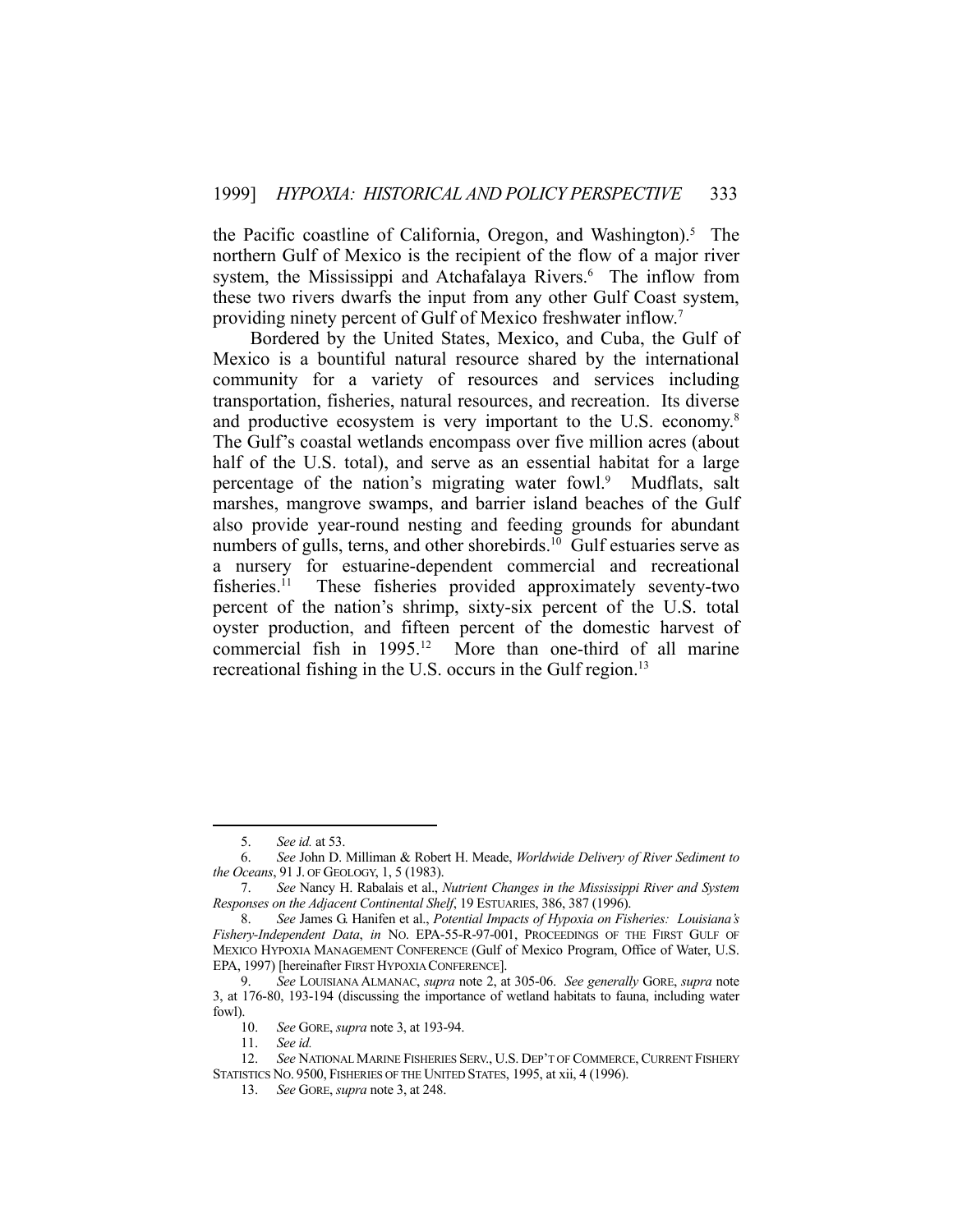# *B. Mississippi River Basin*

 The 1.25 million square mile Mississippi River Basin is home to almost a third of our population.<sup>14</sup> Activities on the land that comprise this huge watershed affect the quality of the Mississippi River (the River) and the Gulf of Mexico into which it drains.

 The River is an extremely important resource. It is a drinking water supply for tens of millions of people,<sup>15</sup> it transports barges bearing billions of dollars worth of cargo,<sup>16</sup> and together with its remaining wetlands, it is habitat to large and valuable populations of waterfowl, fish and shellfish.<sup>17</sup> In addition, billions of dollars are spent on recreation associated with the River.<sup>18</sup> At the same time, the River receives run-off laden with fertilizers, other chemicals, and the direct discharge of treated wastewater from cities and factories.<sup>19</sup> The engineering that has been undertaken to control floods and enhance navigation has taken a toll as well. Separating the River channel from the floodplain through flood control and land use conversion measures has reduced the ability of the River to cleanse itself of nutrients and has starved the marshes of Louisiana of sediment needed to offset the loss of land (soils) and sea-level rise.<sup>20</sup> Conventional water quality reporting systems currently in use do not take into account the impact on the hypoxic zone in the Gulf of Mexico, which is strongly correlated with nutrient discharges from the mouth of the Mississippi River.

# *C. Hypoxia*

1

 Hypoxia refers to conditions where levels of oxygen are so low that many organisms cannot breathe.<sup>21</sup> In scientific terms, this relates to water with dissolved oxygen concentrations of less than two parts per million (ppm).<sup>22</sup> A concentration of two ppm dissolved oxygen is

 <sup>14.</sup> *See* Rose Lew, The Mississippi River: The Challenge of Sustainability 3-4 (1995) (unpublished paper) (on file with author and the Office of Research and Science Integration, U.S. EPA).

 <sup>15.</sup> *See id.* at 3-5.

 <sup>16.</sup> *See* Upper Midwest Envtl. Sciences Ctr., U.S. Dep't of Interior, *About the Upper Mississippi River System* (visited May 28, 1999) <http://www.umexc.usgs.goo/umesc\_about/ about\_umrs.html> [hereinafter *About the Upper Mississippi River*].

 <sup>17.</sup> *See* GORE, *supra* note 3, at 176-80, 193-194.

 <sup>18.</sup> *See About the Upper Mississippi River*, *supra* note 16.

 <sup>19.</sup> *See* GORE, *supra* note 3, at 279-82.

 <sup>20.</sup> *See* James D. Giattina, *Protecting the Gulf of Mexico: Leadership or Crisis?* (visited Apr. 19, 1999) <http://www.gmpo.gov/pubinfo/nm981208.html>.

 <sup>21.</sup> *See* Hanifen et al., *supra* note 8, at 4.

 <sup>22.</sup> *See* Lynn Pokryfki & Robert E. Randall, *Nearshore Hypoxia in the Bottom Water of* 

*the Northwestern Gulf of Mexico from 1981 to 1984*, 22 MARINE ENVTL. RESEARCH 75, 77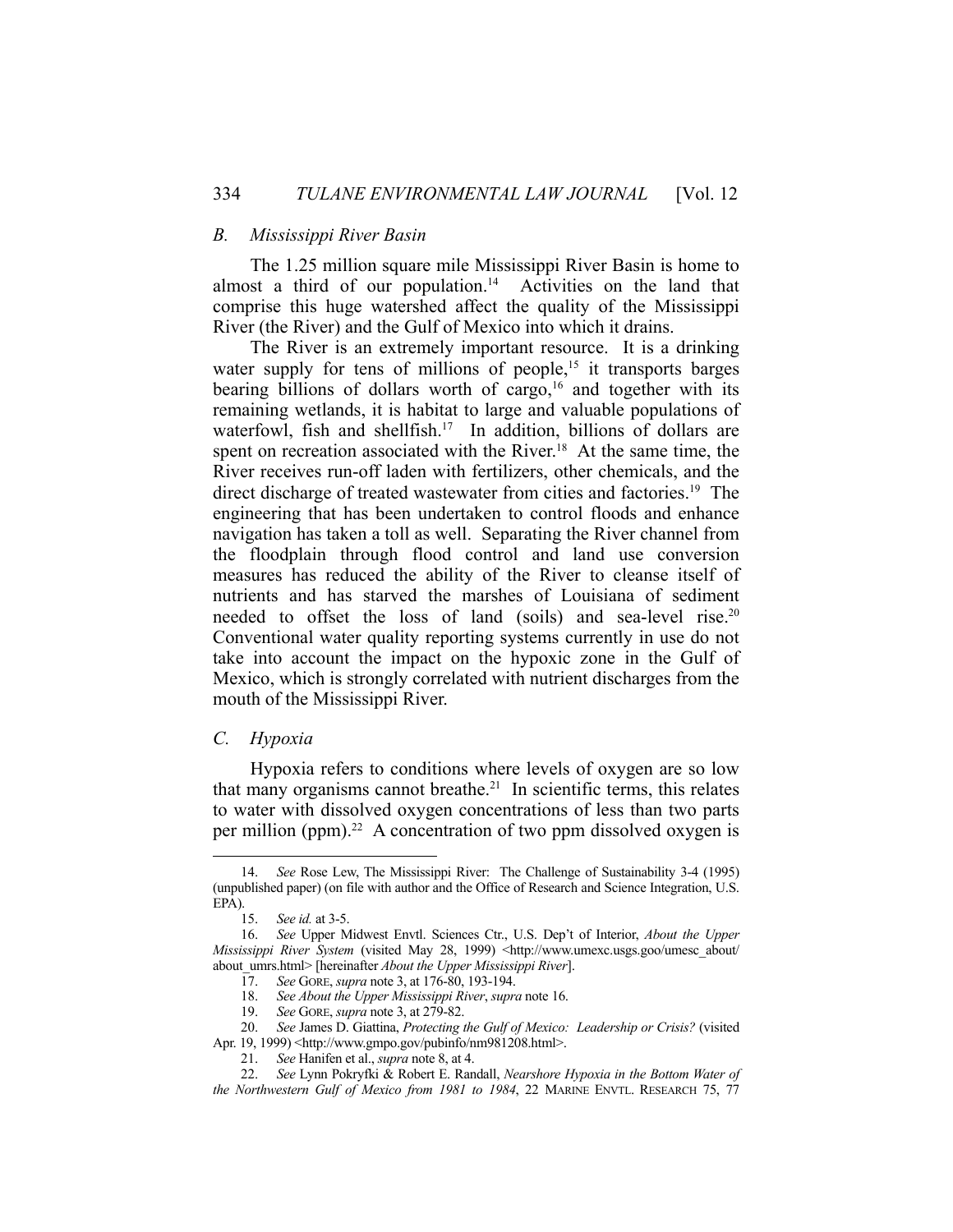generally accepted by the scientific community as the lower limit for the survival and reproduction of most marine life.<sup>23</sup>

 In the Gulf of Mexico, the size of the oxygen-depleted area varies from year to year, but can extend from the mouth of the Mississippi River to near the Texas border.<sup>24</sup> The oxygen-depletion is typically associated with the bottom waters, but can extend above the bottom.25 The zone of oxygen depletion in the near shore Gulf has, during the summer months, covered more than 6,000 square miles, an area about the size of New Jersey.<sup>26</sup> The zone can begin forming as early as February and last as late as October.<sup>27</sup> However, the most widespread and persistent conditions occur from mid-May to mid-September.<sup>28</sup>

 Usually, nutrients, such as nitrogen and phosphorus, are necessary for healthy marine and freshwater ecosystems, but, an overabundance of nutrients can contribute to hypoxic conditions.<sup>29</sup> Too many nutrients can trigger excessive algal growth which results in reduced sunlight, loss of submerged aquatic vegetation, loss of bottom-dwelling animal habitat, and an increase in oxygen consumption.30

In marine systems, when oxygen levels fall to within 1.0-2.0 ml/liter, mobile organisms, such as pelagic fish, begin to migrate out of the affected area; before the oxygen level reaches 1.0 ml/liter bivalves (e.g., clams) and other bottom dwelling organisms emerge from protective burrows; below 0.5 ml/liter physical activity ceases and mass mortalities of fish and other benthic organisms (e.g., shrimp and crab) can occur.<sup>31</sup>

Mobile organisms leave hypoxic waters and congregate where the "dissolved oxygen concentrations are sufficient to sustain life."32 Animals that cannot move away from developing hypoxic/anoxic

 <sup>(1987);</sup> Nancy N. Rabalais et al., *Hypoxia in the Northern Gulf of Mexico: Past, Present and Future*, *in* FIRST HYPOXIA CONFERENCE, *supra* note 8, at 25.

 <sup>23.</sup> *See* Pokryfki & Randall, *supra* note 22, at 76.

 <sup>24.</sup> *See* MINERALS MANAGEMENT SERV., U.S. DEP'T OF THE INTERIOR, OCS REPORT NO. MMS 98-0010, THE FLOWER GARDEN BANKS (NORTHWEST GULF OF MEXICO): ENVIRONMENTAL CHARACTERISTICS AND HUMAN INTERACTION 47 (1998) [hereinafter THE FLOWER GARDEN BANKS].

 <sup>25.</sup> *See id.* at 46.

 <sup>26.</sup> *See id.*

 <sup>27.</sup> *See id.*

 <sup>28.</sup> *See* Rabalais et al., *supra* note 22, at 1.

 <sup>29.</sup> *See* Larinda Tervelt & James D. Giattina, Oxygen Depletion, or Hypoxia, in the Nearshore Gulf of Mexico off the Louisiana Coast 37 (1997) (unpublished paper) (on file with author).

 <sup>30.</sup> *See id.*; *see also* Rabalais et al., *supra* note 7, at 386-87.

 <sup>31.</sup> Tervelt & Giattina, *supra* note 29, at 37.

 <sup>32.</sup> Hanifen et al., *supra* note 8, at 46.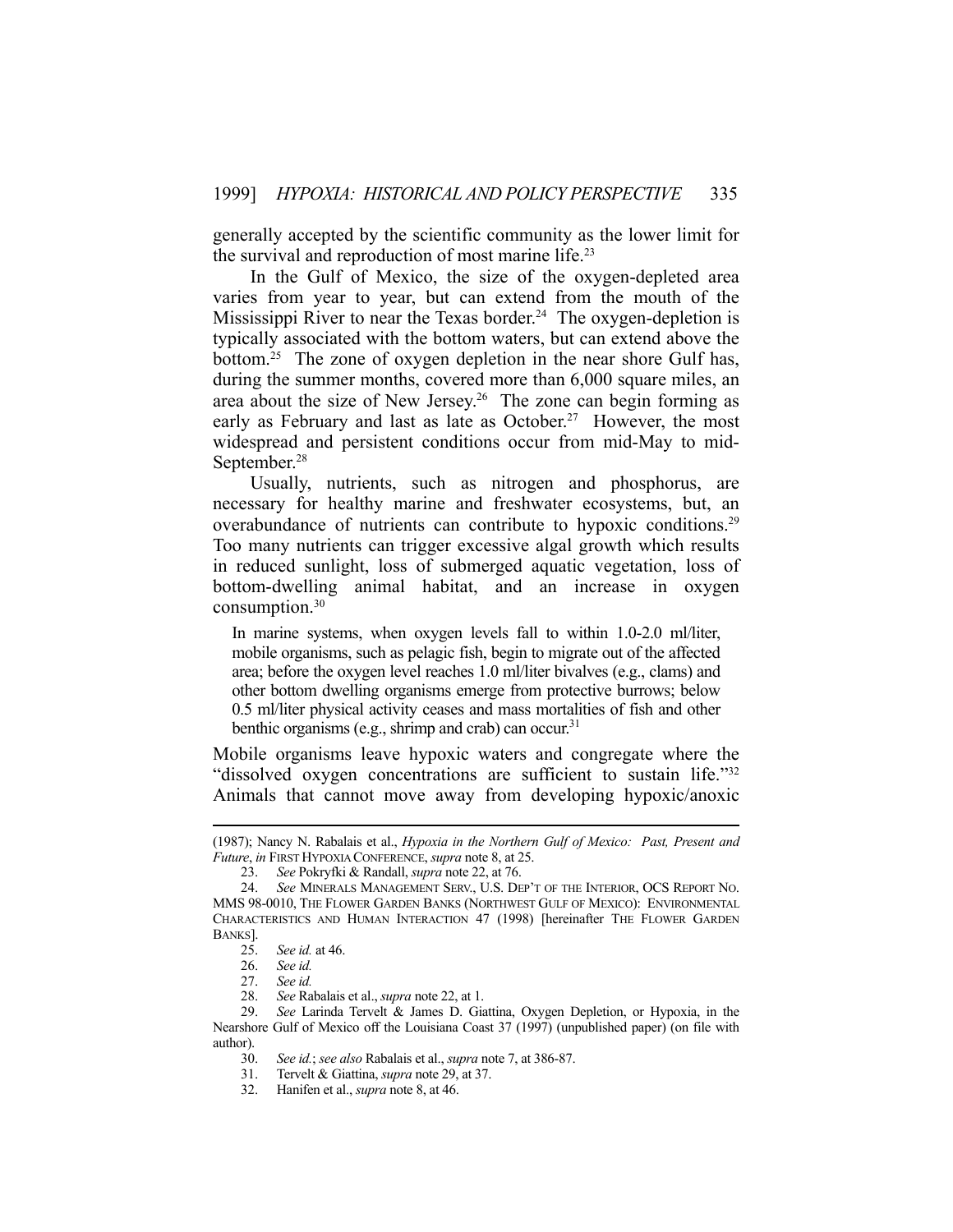conditions, because of their life stage or habit, may die.<sup>33</sup> In addition, nutrient enrichment of coastal waters may directly contribute to effects that are biologically and aesthetically detrimental to humans.<sup>34</sup>

 Oxygen-depleted waters are often, but not exclusively caused by nutrient enrichment.<sup>35</sup> Many physical features of the estuary and water column contribute to the formation of hypoxic water masses. Where increased nutrients contribute to organic loading and subsequent decomposition of material and depletion of oxygen, these features are usually coupled with the physical phenomenon of a stratified water column.<sup>36</sup> This density stratification, controlled by temperature or salinity differences, prevents the reaeration of the bottom waters at a rate sufficient to offset the depletion of oxygen during respiration.<sup>37</sup> Salinity affects the density of water, which affects oxygen depletion.38 Strength of stratification is sensitive to freshwater inflows and climatic conditions forcing tidal waters into estuaries.39

# II. THE SCIENCE: SCOPE AND HISTORY OF THE GULF HYPOXIA ZONE

 Widespread and catastrophic depletion of dissolved oxygen has been observed in coastal areas worldwide.<sup>40</sup> Oxygen-depleted waters have also been identified in numerous estuaries of the United States.<sup>41</sup> However, the largest, most severe and most persistent zone of hypoxia in United States coastal waters is found in the northern Gulf of Mexico.42 As discussed in Part I, this hypoxia zone is on the continental shelf off Louisiana and occurs at the terminus of the Mississippi River. With an area that has more than doubled over ten years, the largest increase coming after the Mississippi River flood of 1993, it rivals in size the largest hypoxic areas in the world.<sup>43</sup>

 <sup>33.</sup> *See id.*

 <sup>34.</sup> *See generally*, Romano Viviani, *Entrophication, Marine Biotoxins, Human Health*, *in* MARINE COASTAL ENTROPHICATION 631, 631-62 (R.A. Voltenhenweider et al. eds., 1992) (discussing the undesirable effects of eutrophication).

 <sup>35.</sup> *See* GULF OF MEXICO PROGRAM, U.S. EPA, EPA 800-B-94-004, NUTRIENT ENRICHMENT ACTION AGENDA FOR THE GULF OF MEXICO: FIRST GENERATION—MANAGEMENT COMMITTEE REPORT 14 (1994) [hereinafter NUTRIENT ENRICHMENT ACTION AGENDA].

 <sup>36.</sup> *See* Hanifen et al., *supra* note 8, at 3.

 <sup>37.</sup> *See id.*

 <sup>38.</sup> *See id.*

 <sup>39.</sup> *See id.* 40. *See* Rabalais et al., *supra* note 22, at 1.

See id.

 <sup>42.</sup> *See id.*

 <sup>43.</sup> *See id.*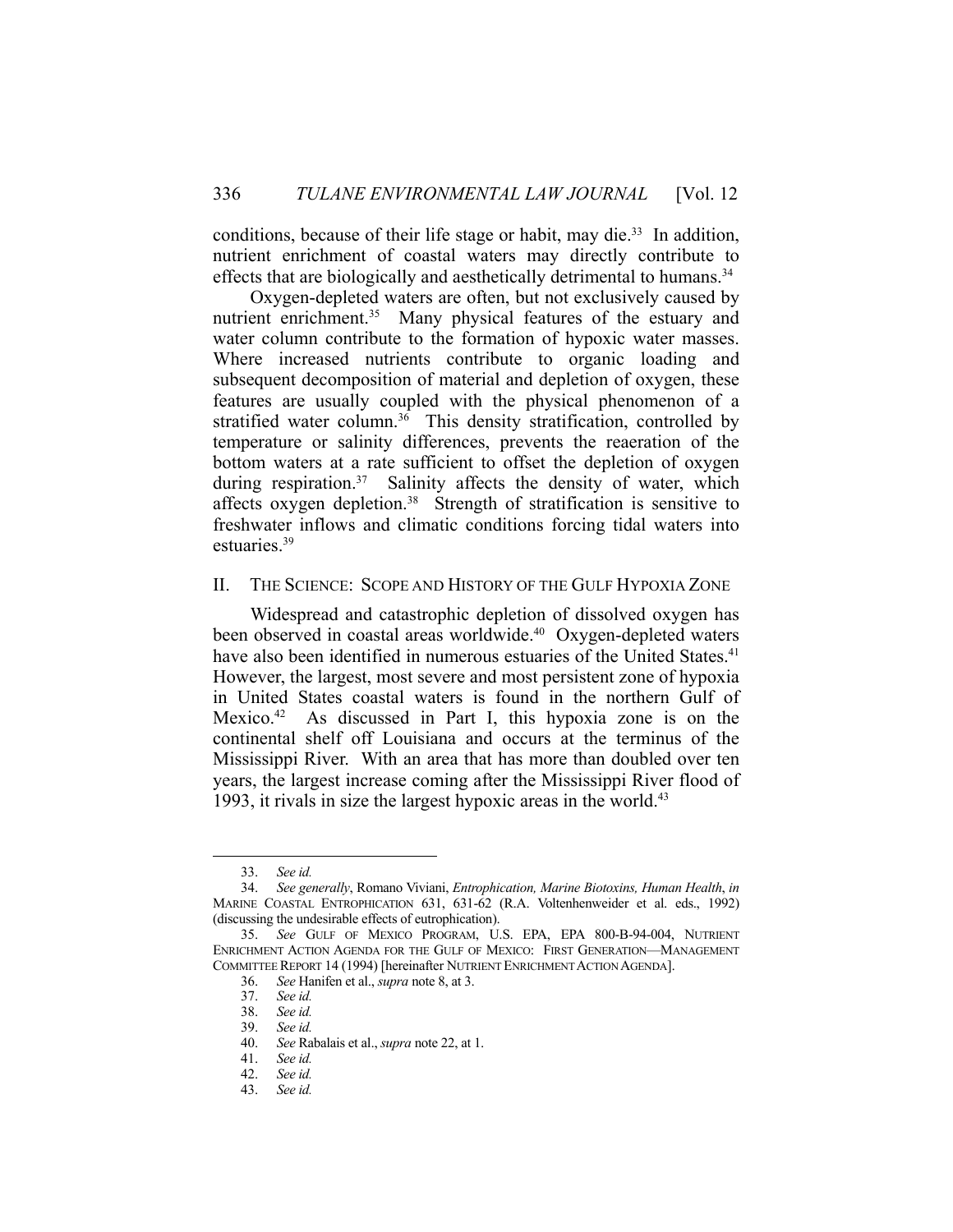Since the record-breaking midwest flood of 1993, everyone, from scientists to fishermen, has become concerned with Gulf hypoxia. Evidence suggests that the hypoxic zone has existed for decades, but when the 1993 flood flushed nutrients from farms, cities, and industrial areas into the river system and down to the Gulf of Mexico, it caused a doubling of the size of the hypoxic zone.<sup>44</sup> Some researchers are concerned that the frequency and intensity of this phenomenon may be increasing.45 Although the causes of the hypoxic zone have not been conclusively determined, high temperatures in the summer, freshwater runoff which contributes to stratification, and the transport of large quantities of excess nutrients (nitrogen) from the Mississippi River, have been implicated.46 "The hypoxic conditions vary spatially and seasonally depending on the flow of the Mississippi River discharge and are affected by physical features such as water circulation patterns, saltwater and freshwater stratification, wind mixing, tropical storms and thermal fronts."<sup>47</sup>

 The average annual nitrate-nitrogen concentration in the lower Mississippi River water has doubled since 1960.<sup>48</sup> As human activities have increased within the Mississippi River drainage basin, nutrient loads to the River have increased. $49$  Information from the United States Geological Survey indicates that the sources of nitrogen from the Mississippi River Basin include "commercial fertilizers, animal manures, legumes, municipal and domestic wastes, and atmospheric deposition."50 Human population growth; increased numbers of animals in concentrated feeding operations; application of fertilizers on cropland, parks and lawns; and manufacturing, mining and construction, increased use of fossil fuels for energy, and other associated activities have each contributed to the increase in nutrients. Long-term changes in coastal systems have been documented worldwide where major rivers deliver nutrient enriched waters to coastal seas.51

 <sup>44.</sup> *See id.* at 3-4.

 <sup>45.</sup> *See* THE FLOWER GARDEN BANKS, *supra* note 24, at 47.

 <sup>46.</sup> *See id.*

 <sup>47.</sup> *Id.*

 <sup>48.</sup> *See* D.A. Goolsby & W.A. Battaglin, *Effects of Episodic Events on the Transport of Nutrients to the Gulf of Mexico* (visited May 28, 1999) <http://www.gmpo.gov/nutrient/ front.html> (presentation at the First Gulf of Mexico Hypoxia Management Conference, Kenner, La., Dec. 5-6, 1995).

 <sup>49.</sup> *See* GORE, *supra* note 3, at 280-82.

 <sup>50.</sup> Goolsby & Battaglin, *supra* note 48, at 1.

 <sup>51.</sup> *See generally*, Milliman & Meade, *supra* note 6 (discussing over twenty-five years of data concerning annual sediment discharges from rivers to oceans).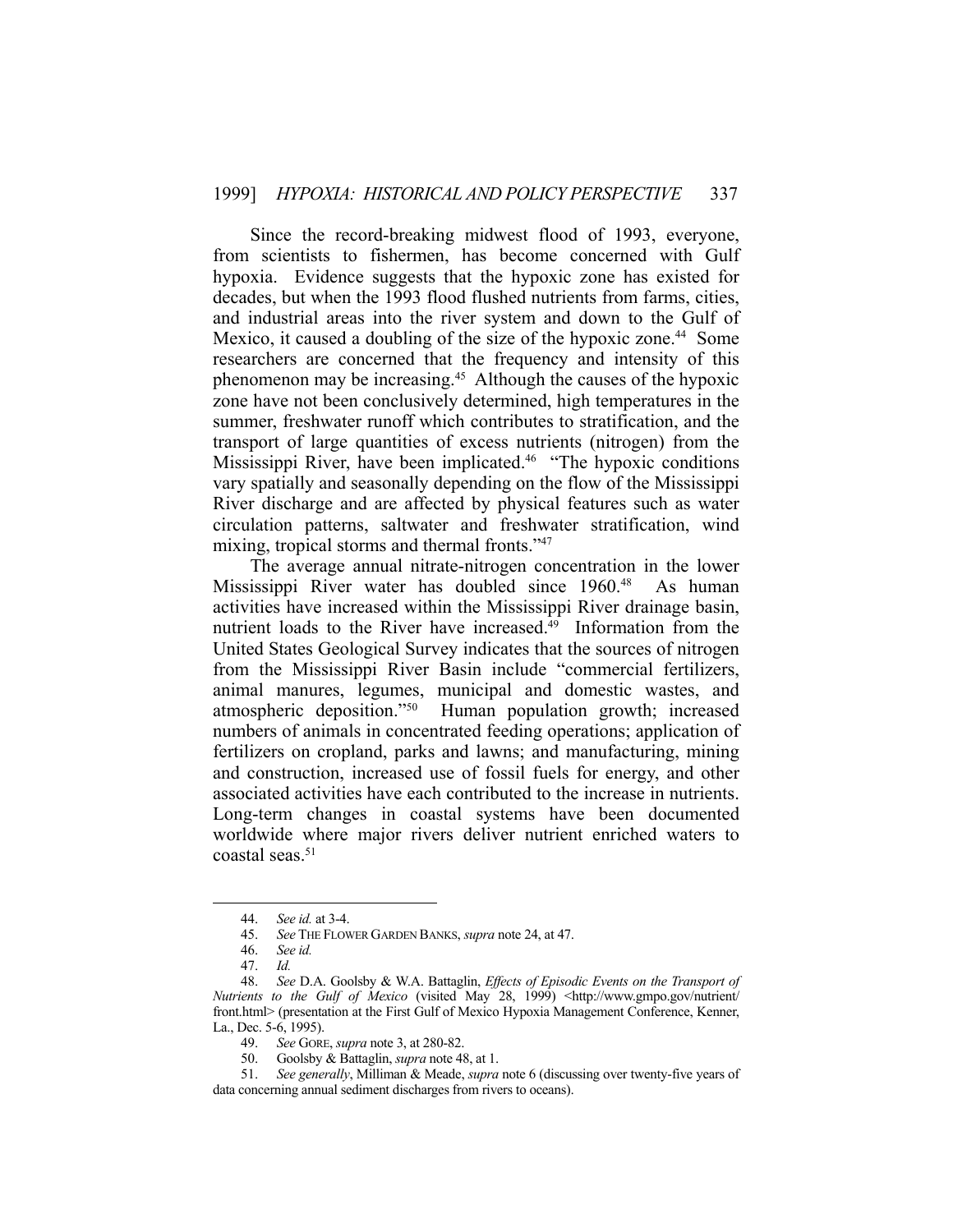The impacts of the expanding Gulf of Mexico hypoxia, either currently documented or potential include: (1) altered coastal phytoplankton based food webs, (2) noxious algal blooms, (3) altered benthic ecosystems, (4) reduced economic productivity in both commercial and recreational fisheries, and (5) both direct and indirect impacts on fisheries, such as direct mortality and altered migration which may lead to declines in populations and landings. $52$ 

 The hypoxia problem is complicated by the fact that some nutrient load from the Mississippi River is necessary to maintain the productivity of the Gulf fisheries. Approximately forty percent of the United States fish landings, including a substantial part of the nation's most valuable fishery for shrimp, come from this productive area.<sup>53</sup> The area also supports a large and valuable sport fishing industry.<sup>54</sup> However, it has been shown that both brown shrimp and white shrimp, avoid hypoxic waters.<sup>55</sup> As juvenile brown and white shrimp emerge from coastal wetlands during the summer months, their offshore migration is halted as they encounter, and then avoid, the hypoxic zone with one of the following results: (1) they are subjected to physiological stress, which weakens them and thus leaves them vulnerable to predators, or (2) they are "herded" into unusually dense schools along the edge of the hypoxic zone, at which point they are subjected to more intense intra-species competition for food, increased vulnerability to predators, and potential over fishing by fishermen.<sup>56</sup> To date, the fishing industry in the Gulf of Mexico has not been significantly affected economically, but, because of the hypoxia condition and potential for over fishing, it could collapse in the future.

# III. THE POLICY: HISTORY OF THE GULF OF MEXICO PROGRAM

# *A. Program Description*

 The Gulf of Mexico contains ecological and commercial resources matched by few other bodies of water. Yet its blue-green waters mask the increasing environmental threats that endanger these resources. In recognition of the tremendous ecological and economic value of the Gulf's resources, and in response to citizen concerns over

 <sup>52.</sup> *See* Hanifen et al., *supra* note 8, at 1-2, 5-7.

 <sup>53.</sup> *See* GORE, *supra* note 3, at 248.

 <sup>54.</sup> *See id.*

 <sup>55.</sup> *See* Maurice L. Renaud, *Hypoxia in Louisiana Coastal Waters During 1983: Implications for Fisheries*, 84 FISHERY BULLETIN 19, 24 (1986).

 <sup>56.</sup> *See* Hanifen et al., *supra* note 8, at 4-5.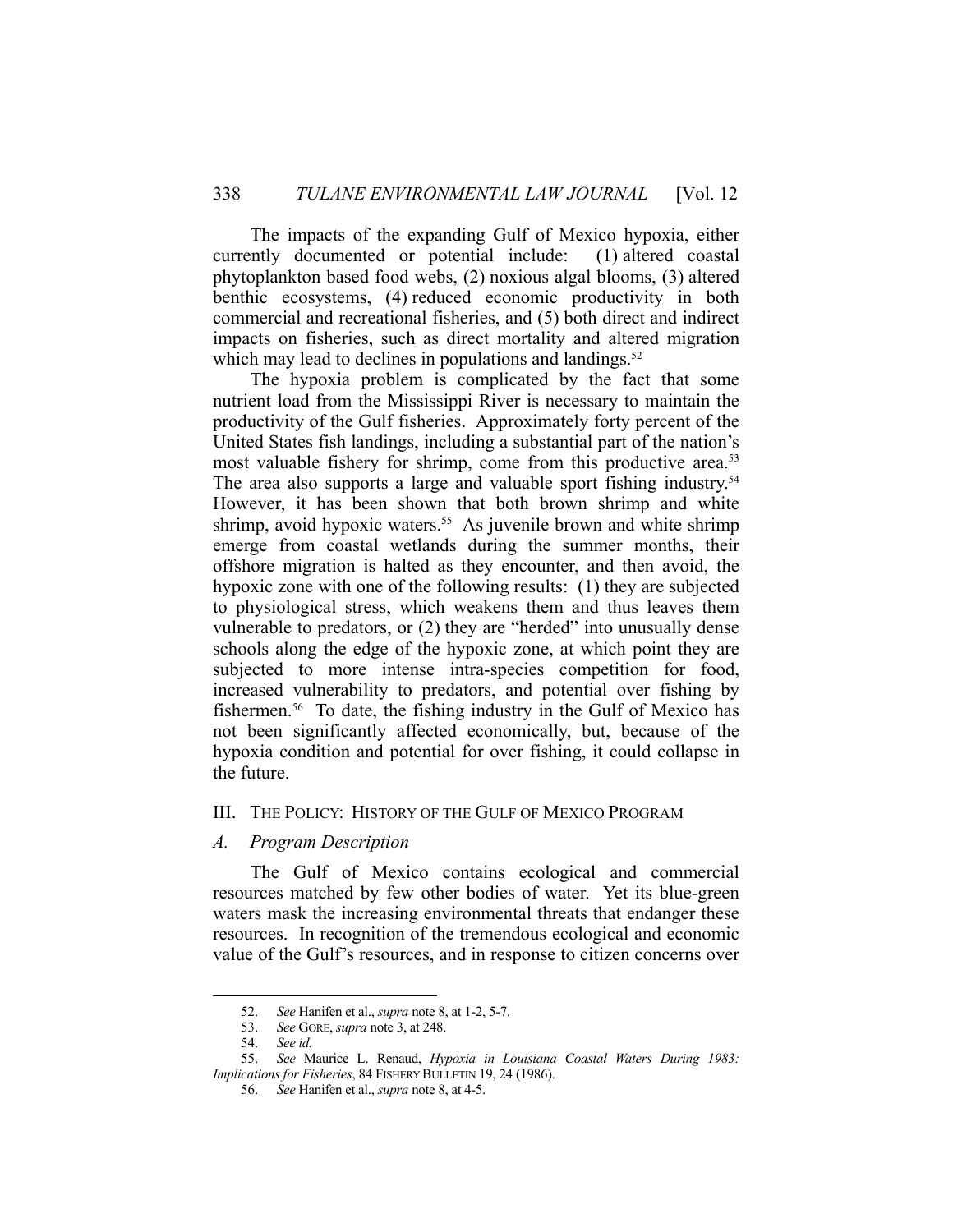the declining environmental quality of many coastal resources, the United States Environmental Protection Agency (EPA) started the Gulf of Mexico Program (GMP) in 1988 as an intergovernmental, community-based program.<sup>57</sup> From its inception, the GMP was envisioned as a multi-stakeholder endeavor to improve coordination among federal and Gulf State<sup>58</sup> agencies and to directly involve nongovernment organizations in the development and implementation of actions to address key environmental problems confronting the Gulf.<sup>59</sup> The GMP is not a regulatory program. Rather, through the partnership, it works to identify and implement innovative and incentive-based approaches that support Gulf State and coastal community efforts to improve the quality of life for their citizens and their environment.<sup>60</sup>

 The goal of the GMP is to protect, restore, and enhance the coastal and marine waters of the Gulf of Mexico and its coastal natural habitats, to sustain living resources, to protect human health and the food supply, and to ensure the recreational use of Gulf shores, beaches, and waters in ways consistent with the economic well being of the region.<sup>61</sup>

# *B. Participants and Funding*

 The GMP office, located at the Stennis Space Center in Mississippi, is underwritten by the EPA through its investment of staff and funds from EPA headquarters and regional offices in Atlanta and Dallas. Activities of the GMP are overseen by a Policy Review Board and a Management Committee that includes Governor-appointed Gulf State agencies, representatives from the Federal agencies responsible for natural resource management and environmental protection $62$  and representatives from nongovernment organizations, including business and industry, the Gulf State's Farm Bureaus, and the environmental community.

 Congressional appropriations for the GMP peaked in fiscal years (FY) 1993, 1994, and 1995. Extramural resources during those years were just over \$4 million. Since FY 1995, reductions in the GMP

 <sup>57.</sup> *See* NUTRIENT ENRICHMENT ACTION AGENDA, *supra* note 35, at i.

 <sup>58.</sup> The Gulf States are Alabama, Florida, Louisiana, Mississippi, and Texas.

 <sup>59.</sup> *See* NUTRIENT ENRICHMENT ACTION AGENDA, *supra* note 35, at i.

 <sup>60.</sup> *See id.*

 <sup>61.</sup> *See id.* These agencies include the EPA, Department of Interior, Department of Defense, National Oceanic and Atmospheric Administration, Department of Health and Human Services, Department of Agriculture, and Department of Transportation.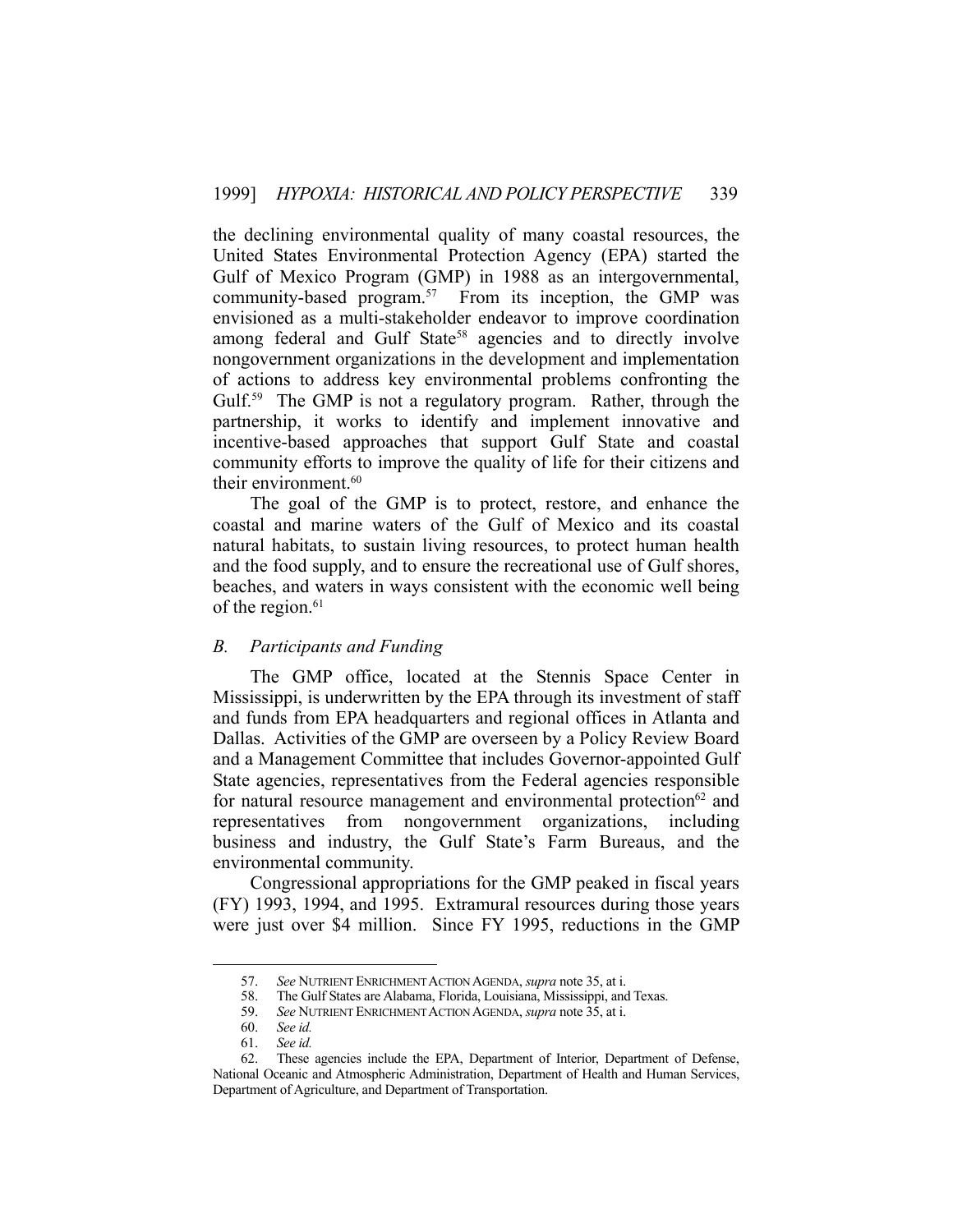budget have either been directed by Congress or by the Administration. In FY 1999, the extramural budget is \$2.2 million. The GMP office has 13.8 full time employees.

# *C. Key Environmental and Management Issues*

 The principal issues currently being addressed by the GMP partnership fall under four broad categories: public health, excessive nutrient enrichment, habitat loss, and the introduction of nonindigenous or exotic species.<sup>63</sup> The Gulf States have identified 792 impaired water segments in coastal watersheds and estuaries due to microbial contamination, nutrient enrichment or dissolved oxygen loss, and/or habitat loss.<sup>64</sup> To address nutrient enrichment and hypoxia, the GMP Program has studied the northern Gulf of Mexico oxygen problem for several years through the efforts of the Nutrient Enrichment Issue Committee.65 The Nutrient Enrichment Issue Committee was originally charged with characterizing nutrient enrichment problems and identifying ways to reduce eutrophication in the Gulf of Mexico through focus on protecting the tidal, estuarine, and near shore waters of the Gulf of Mexico.<sup>66</sup> They developed the following long-term goal for addressing nutrient enrichment in the Gulf of Mexico: "Protect the waters of the Gulf of Mexico from the deleterious effects of nutrient enrichment, from all contributing sources, and thereby enhance biodiversity, and aesthetic, recreational and economic benefits."67

 The Nutrient Enrichment Focus Team is assisting national efforts to look into all aspects of the hypoxia problem, including other sources of nutrient loads, such as atmospheric deposition and coastal upwelling that are not related to drainage from the watershed.68 The GMP and the Nutrient Enrichment Issue Committee will work in conjunction with states to evaluate what reductions in nutrient loadings will be needed, if appropriate, to reduce the zone of hypoxia, as well as looking more closely at the linkage between hypoxia and Gulf fisheries.<sup>69</sup>

 <sup>63.</sup> *See* Giattina, *supra* note 20.

 <sup>64.</sup> *See* U.S. EPA, NO. EPA-841-R-97-008, NATIONAL WATER QUALITY INVENTORY: 1996 REPORT TO CONGRESS (1998).

 <sup>65.</sup> In 1998, the Nutrient Enrichment Issue committee was renamed the Nutrient Enrichment Focus Team.

 <sup>66.</sup> *See* NUTRIENT ENRICHMENT ACTION AGENDA, *supra* note 35, at ii.

 <sup>67.</sup> *Id.* at 11.

 <sup>68.</sup> *See* Nutrient Enrichment Focus Team, *FY 1999 Operational Performance Plan* (visited June 2, 1999) <http://www.gmpo.gov/nutrient/nesp.html>.

 <sup>69.</sup> *See id.*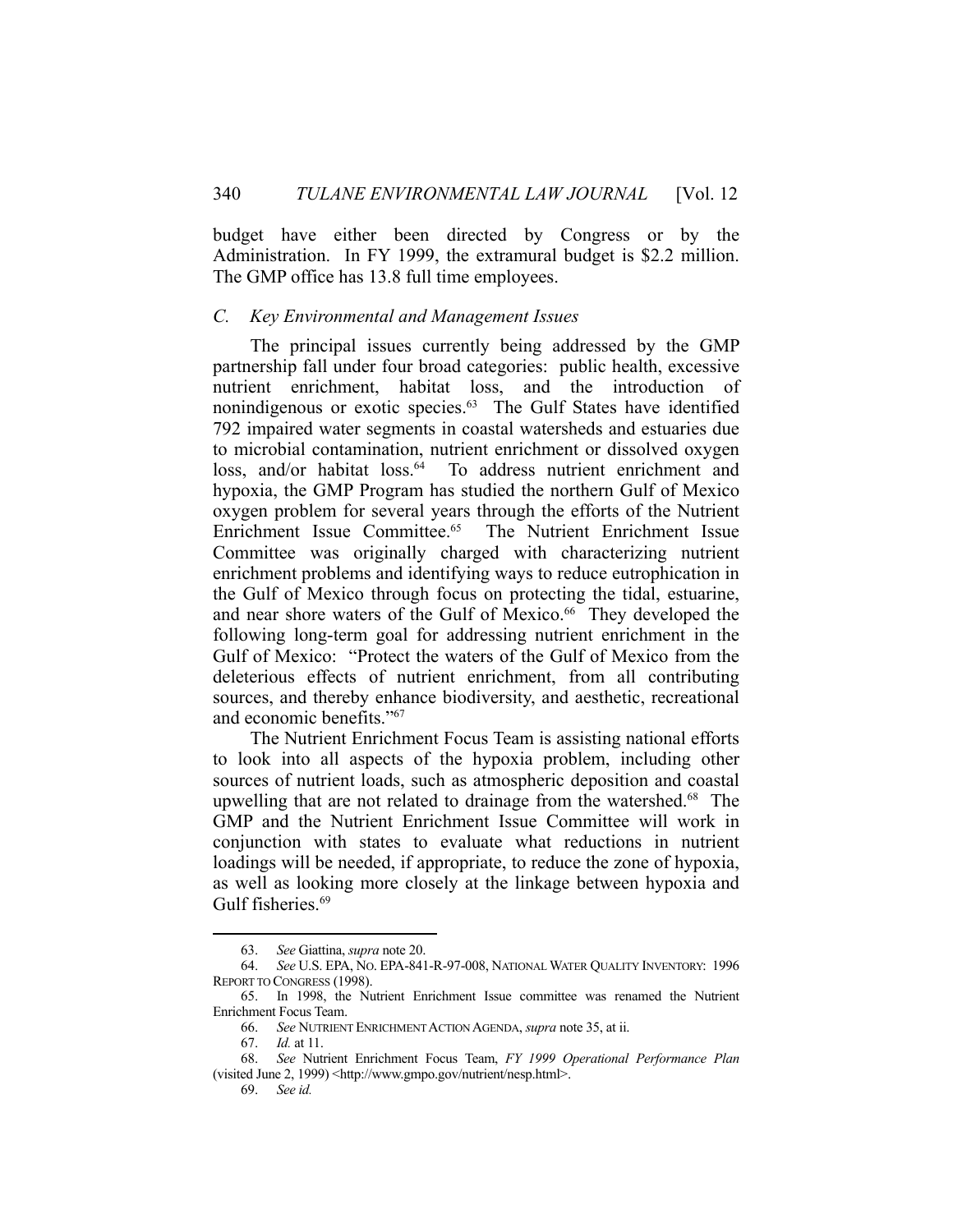#### IV. RECOGNITION AS A NATIONAL ISSUE

 As concern for the Gulf hypoxic zone has grown over the past several years, the issue has attained recognition within the Mississippi River Basin and nationally. Border states of the upper and lower Mississippi River watersheds, other states and tribes within the watershed, and the Gulf States, along with the Gulf of Mexico Program are working in conjunction with national efforts led by a consortium of federal agencies to address the hypoxia problem.<sup>70</sup>

## *A. Sierra Club Petition*

 On January 24, 1995, the Sierra Club Legal Defense Fund (currently Earthjustice Legal Defense Fund) petitioned officials of the State of Louisiana and the Administrator of the EPA to convene a management conference under section 319(g) of the Clean Water Act  $(CWA).<sup>71</sup>$  Section 319(g)(1) states in part that:

If any portion of the navigable waters in any State which is implementing a management program approved under this section is not meeting applicable water quality standards . . . in whole or in part, of pollution from nonpoint sources in another State, such state may petition the Administrator to convene, ... a management conference of all States which contribute significant pollution resulting from nonpoint sources to such portion. $72$ 

The purpose of the conference would be to address the serious threat to the resources and people of the central Gulf of Mexico resulting from nonpoint nutrient pollution in the Mississippi River.<sup>73</sup> The petition requested that the EPA and the states commit to and develop a long-term, and enforceable strategy to eliminate the hypoxic area.<sup>74</sup>

 The EPA's response to this petition was, rather than convene a 319(g) management conference, to instruct the GMP to "develop viable solutions through a strategic assessment process, which will assess the existing data and identify and prioritize the areas of greatest need."75 The Secretary of the Louisiana Department of Environ-

 <sup>70.</sup> *See* Mississippi River/Gulf of Mexico Watershed Nutrient Task Force, *Draft Charter for MR/GM Watershed Nutrient Task Force—5/98* (visited May 28, 1999) <http://www.epa.gov/surf/surf98/mississippi/charter.html>.

 <sup>71.</sup> *See* Letter from Robert Wiygul et al., Sierra Club Legal Defense Fund, to Carol Browner, U.S. EPA Administrator 1 (Jan. 24, 1995) (Ref. 08-886) (on file with author) [hereinafter Letter from Robert Wiygul].

 <sup>72. 33</sup> U.S.C. § 1329(g)(1) (1997).

 <sup>73.</sup> *See* Letter from Robert Wiygul, *supra* note 71, at 1.

 <sup>74.</sup> *See id.*

 <sup>75.</sup> Letter from Robert Perciasepe, Assistant Administrator, Office of Water, U.S. EPA, to Robert Wiygul, Sierra Club Legal Defense Fund 2 (Feb. 10, 1995) (on file with author).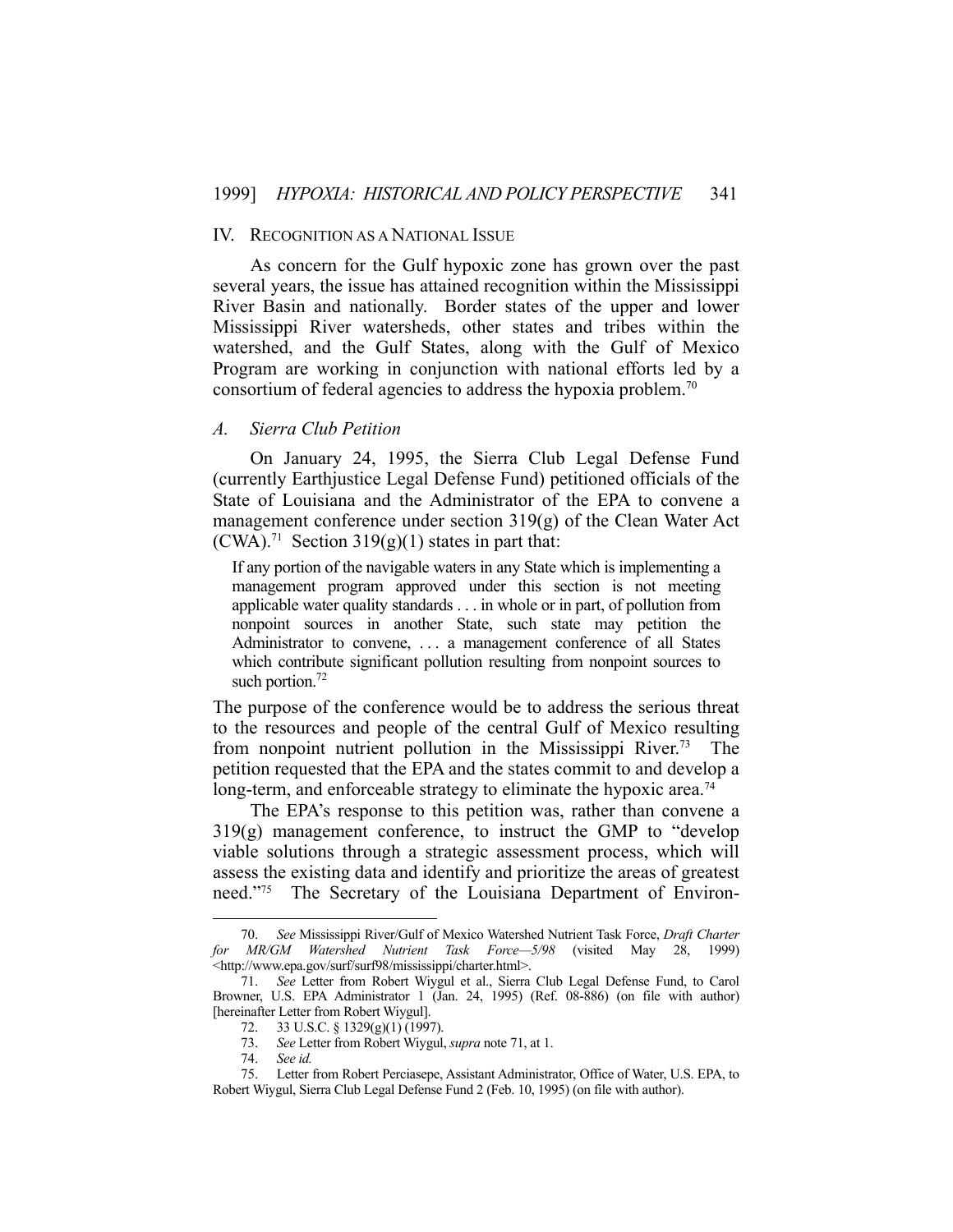mental Quality also decided not to petition for the interstate conference, but rather to work with the GMP to: (1) assist Louisiana in working with the upstream states to take action and (2) coordinate national programs which specifically address nonpoint sources of nutrients in the Mississippi River.<sup>76</sup>

 The GMP assisted the State of Louisiana in conducting a meeting in October 1995 with the fourteen member States of the Environmental Council of states that border the Mississippi and Ohio Rivers.<sup>77</sup> Representatives from these States were briefed on the problem and the need for their assistance in reducing nitrogen loadings.<sup>78</sup> The GMP also organized a conference in December, 1995, to present information on the effects of hypoxia, data to link nutrient loadings in the Mississippi and Atchafalaya Rivers as a causative agent, and current watershed management activities underway in the basin.79

# *B. Federal Interactions*

 Following the December 1995 Kenner Conference, Robert Perciasepe, EPA Assistant Administrator for Water, convened an interagency group of senior administration officials (Principals Group) to discuss potential policy actions and related science needs.<sup>80</sup> Key agencies included the EPA, the United States Department of Agriculture (USDA), the National Oceanic and Atmospheric Administration (NOAA), the Army Corps of Engineers (the Corps), the Department of Justice (DOJ), and the Department of Interior (DOI), as well as the Food and Drug Administration (FDA) and the White House Office of Science and Technology Policy (OSTP).<sup>81</sup> This group formulated the following problem statement:

A greatly enlarged region of hypoxia in the Gulf of Mexico, resulting primarily from the outflow plume of the Mississippi River, threatens the ecological integrity, sustained use and economic productivity of the affected waters. This enlarged area is associated with excess nutrient loading from the Mississippi River. Ecosystem and human health may also be threatened by other less-understood effects, such as increased blooms of

 <sup>76.</sup> *See* Letter from William Kucharski, Secretary, State of Louisiana, Dep't of Envtl. Quality, to Robert Wiygul, Sierra Club Legal Defense Fund 1 (Mar. 6, 1995) (on file with author).

 <sup>77.</sup> *See* DEPARTMENT OF ENVTL. QUALITY, STATE OF LOUISIANA, LOUISIANA'S ROLE IN THE HYPOXIA ISSUE 1 (1996) (on file with author).

 <sup>78.</sup> *See id.*

 <sup>79.</sup> *See* FIRST HYPOXIA CONFERENCE, *supra* note 8.

 <sup>80.</sup> *See* U.S. EPA et al., Interagency Meeting on Hypoxia in the Gulf of Mexico (Aug. 1, 1996, Washington, D.C.) (unpublished proceedings on file with author).

 <sup>81.</sup> *See id.*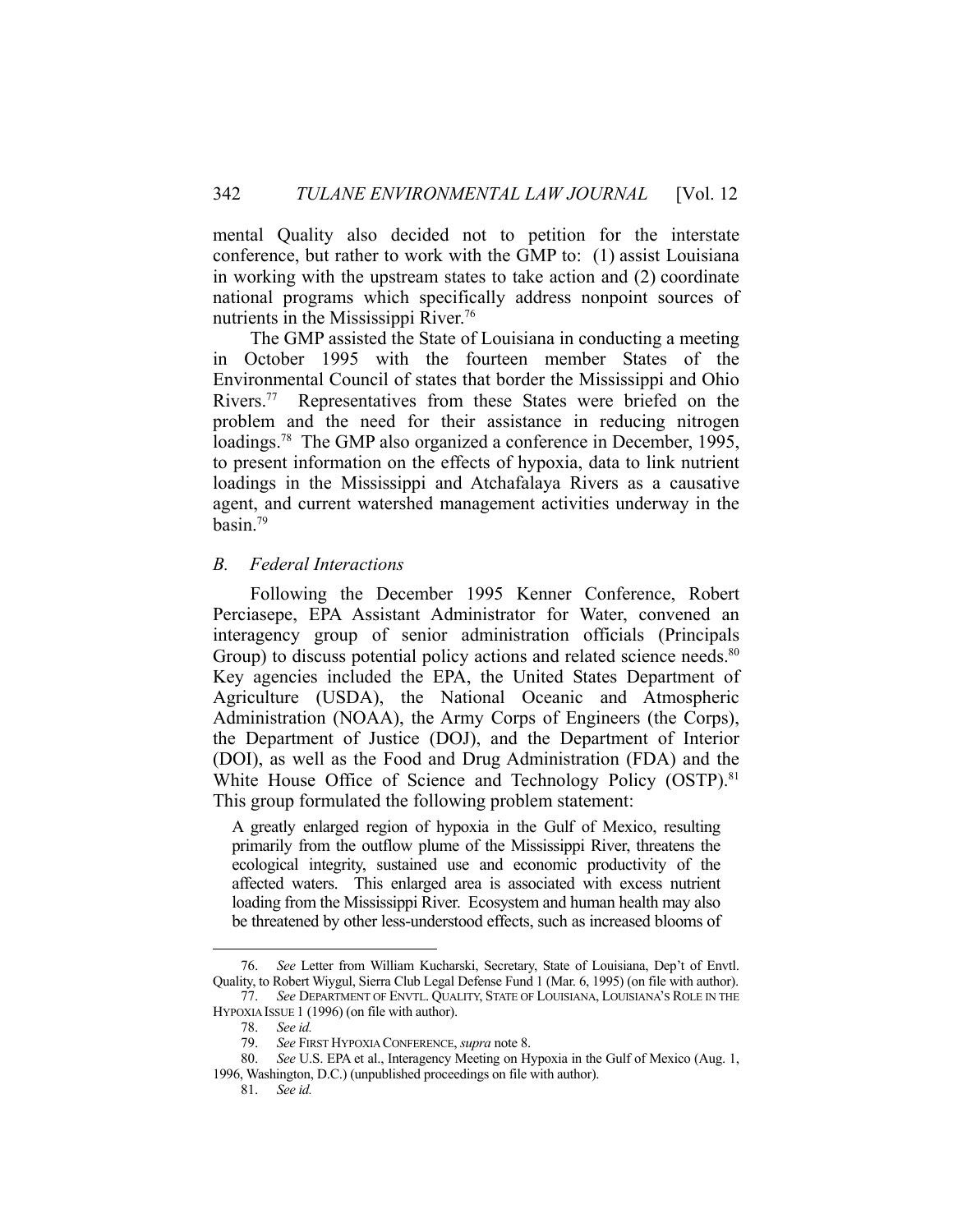toxic phytoplankton and increased nonpoint sources of enteric pathogens associated with the source of such nutrients.<sup>82</sup>

In addition, this group supported the need for developing a watershedwide strategy for nutrient management and control, and for a longterm research and monitoring effort for hypoxia. As a first step, the federal agencies identified and categorized their current programs which were relevant to addressing hypoxia and nutrient management activities in general.<sup>83</sup> As a second step, the Principals Group recognized the need for state, tribal and public involvement in developing any strategy.

 In late 1996, the Principals Group recommended that an assessment of the existing scientific knowledge and understanding of hypoxia be conducted. The EPA, as the lead agency, requested that the White House OSTP conduct this assessment through its National Science and Technology Committee's Committee on Environment and Natural Resources (CENR).<sup>84</sup> NOAA leads this effort which includes teams of academic, federal, and state scientists from within and outside the Mississippi River watershed.<sup>85</sup> The assessment of the causes and consequences of Gulf hypoxia is intended to provide scientific information that can be used to evaluate nutrient management strategies, and to identify gaps in our understanding of this problem.86 This Hypoxia Assessment Group developed a process for the assessment which includes peer review and general comment periods.87 Five federal agencies have provided the resources and funding for the assessment which totals about \$1.1 million.<sup>88</sup> The CENR Assessment has been peer reviewed and will be made available for public comment in the Spring of 1999. The final assessment report will be delivered to the Mississippi River/Gulf of Mexico Watershed Nutrient Task Force (the Task Force) to assist them in

 <sup>82.</sup> Interagency Interim Working Group on Hypoxia, Recommendations to Alleviate Hypoxia in the Gulf of Mexico (June 17, 1997) (presentation to the Principals of the Hypoxia Interagency Group) (quoted excerpts on file with author).

 <sup>83.</sup> *See* U.S. EPA ET AL., INTERAGENCY HYPOXIA RESPONSE ACTIVITY REPORT 3 (1997) (on file with author) [hereinafter INTERAGENCY HYPOXIA RESPONSE ACTIVITY REPORT].

 <sup>84.</sup> *See* Letter from Robert Perciasepe, Assistant Administrator, Office of Water, U.S. EPA, to Dr. Rosina Bierbaum, Acting Associate Director for Environment, Office of Science and Technology Policy 1 (Sept. 10, 1996) (on file with author).

 <sup>85.</sup> *See* Committee on Env't and Natural Resources Hypoxia Work Group, White House Office of Science and Technology Policy, *Gulf of Mexico Hypoxia Assessment Plan: March 1998* (visited May 28, 1999) <http://www.cop.noaa.gov/HypoxiaPlan.html>.

 <sup>86.</sup> *See id.*

 <sup>87.</sup> *See id.*

 <sup>88.</sup> *See* Gulf of Mexico Program, U.S. EPA, Agency Contributions to Funding the CENR Effort (Nov. 28, 1997) (unpublished report on file with author).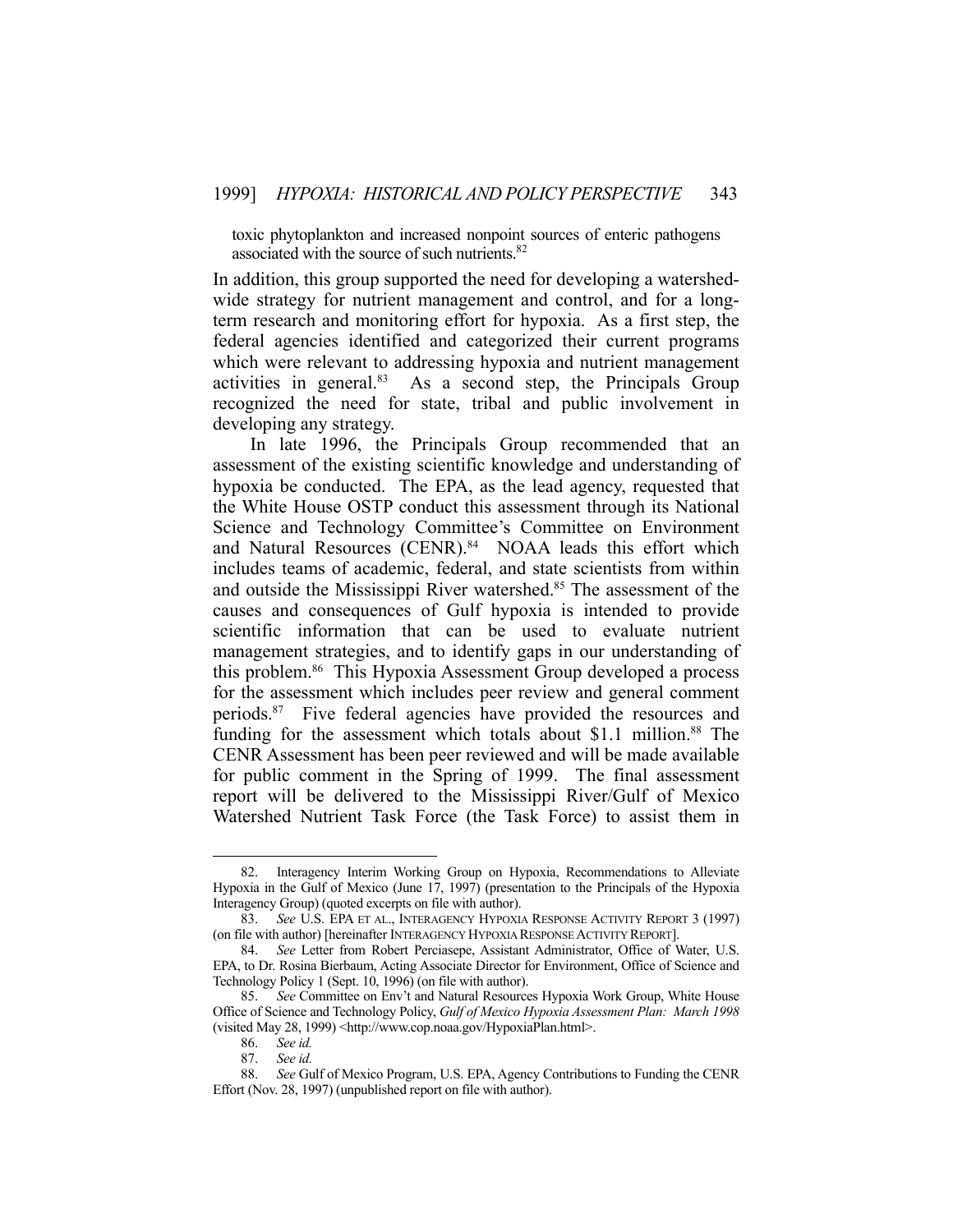developing policy recommendations and an action plan for addressing hypoxia in the northern Gulf of Mexico.

# *C. State and Tribe Involvement*

 In December 1997, the Principals Group expanded to include senior state and tribal officials.<sup>89</sup> The agencies agreed to organize themselves as the Task Force and to combine their expertise, authorities, and programs to better characterize hypoxia and coordinate implementation of their programs to address its likely causes.90 The agencies further agreed to invite a cross-section of counterpart state agencies and tribes from throughout the Mississippi River Basin to actively participate on the Task Force.<sup>91</sup> The combined Task Force has met three times since December 1997 and will meet again on June 30 and July 1, 1999, in Memphis, Tennessee.<sup>92</sup>

 In particular, the GMP has an important role to play in supporting the Task Force in its efforts to reduce the negative consequences of Gulf hypoxia. The GMP will continue to focus on facilitating efforts to understand the ecological and economic consequences of the hypoxic zone, facilitating efforts to monitor and model nutrient loading and changes to the hypoxic zone, and assisting Mississippi and Louisiana in quantifying and reducing nutrient loads from high priority tributaries that contribute to Gulf hypoxia.<sup>93</sup>

#### *D. New Legislation*

 While the Task Force began drafting an implementation strategy and the CENR hypoxia group was preparing its science assessment reports, Congress enacted the Harmful Algal Bloom and Hypoxia Research and Control Act of 1998 (HABHRCA) on November 13, 1998.94 This Act requires that the President submit to Congress by March 30, 2000, a plan for controlling hypoxia in the northern Gulf of Mexico.<sup>95</sup> Also, the plan must be published in the Federal Register at

 <sup>89.</sup> *See generally* Mississippi River/Gulf of Mexico Watershed Nutrient Task Force, *Meeting Summary of the First Meeting of the Mississippi River/Gulf of Mexico Watershed Nutrient Task Force* (visited May 28, 1999) <http://www.epa.gov/msbasin/tfmtgsum.html> (discussing the events of the December 4, 1997, meeting in Arlington, Virginia).

 <sup>90.</sup> *See id.*

 <sup>91.</sup> *See id.*

 <sup>92.</sup> *See* Mississippi River Basin Organizations, U.S. EPA, *Mississippi River/Gulf of Mexico Watershed Nutrient Task Force: Meetings* (visited May 28, 1999) <http://www.epa.gov/ msbasin/organ.html>.

 <sup>93.</sup> *See* INTERAGENCY HYPOXIA RESPONSE ACTIVITY REPORT, *supra* note 83, at 13.

 <sup>94.</sup> Pub. L. No. 105-383, § 601, 112 Stat. 3411, 3447 (1998).

 <sup>95.</sup> *See id.* § 604, 112 Stat. at 3449.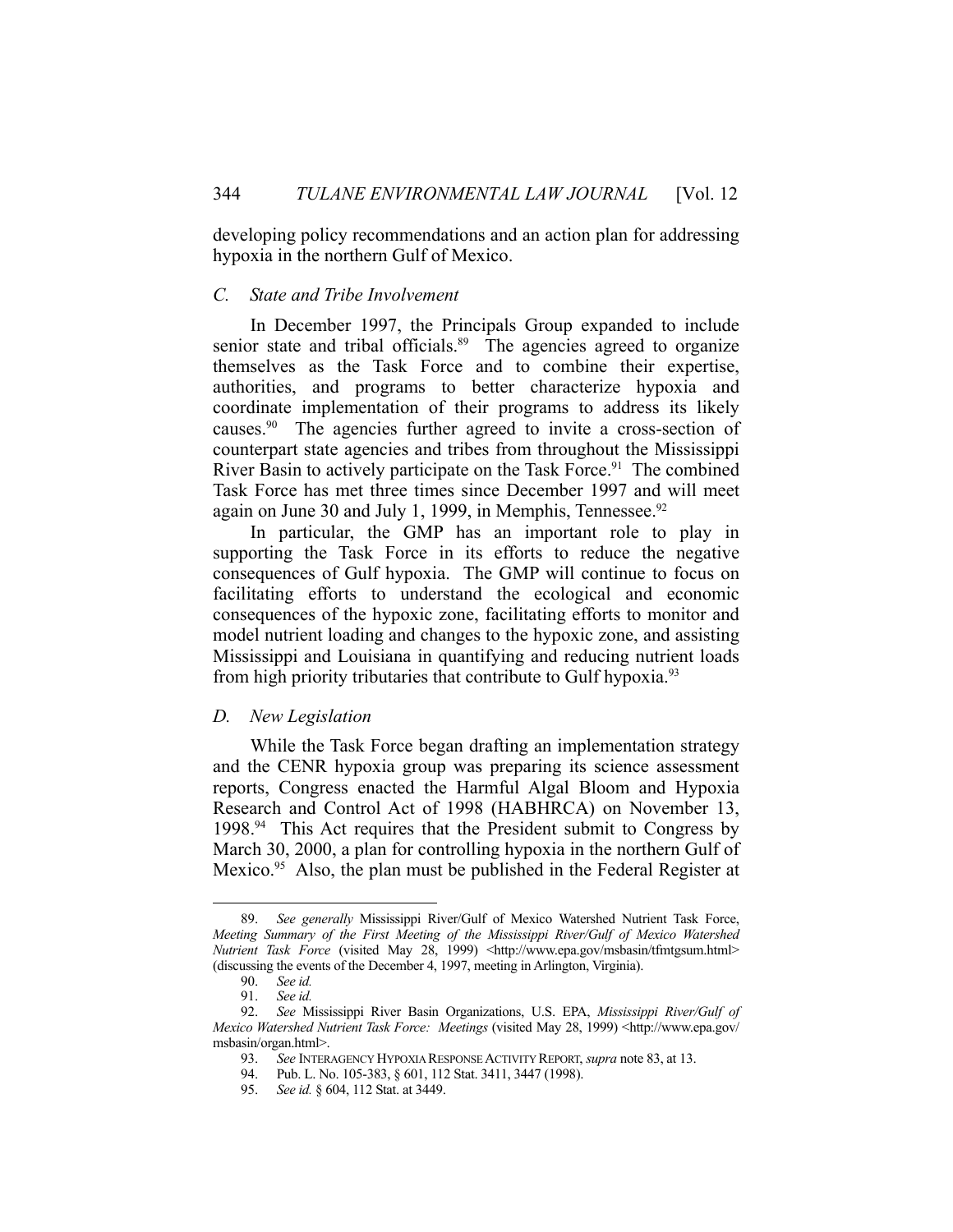least ninety days prior to that date, with at least a sixty-day comment period, and be done in conjunction with the chief executive officers of the states.<sup>96</sup> The existing Task Force was asked by the White House OSTP to be responsible for developing the plan and also to provide recommendations for addressing hypoxia nationally.<sup>97</sup>

#### V. CHALLENGES FACING SCIENTISTS AND POLICY MAKERS

 In developing the HABHRCA Gulf of Mexico action plan and implementation efforts, numerous challenges exist. The size and complexity, both of the Mississippi River Basin and the hypoxic zone in the Gulf of Mexico, is a major endeavor. For implementation, existing environmental laws and programs will play a significant role, but even without the hypoxia issue, full implementation of these laws and programs is challenging. In a watershed the size of the Mississippi River's, the number of state and tribal governments which need to coordinate with each other parallels any nationally implemented program or new initiative. Another challenge which is often ignored, even though it is important from both a science and policy perspective, is measuring any progress or change in the hypoxia zone. In other words: is what we are doing affecting the size or duration of the hypoxia zone?

# *A. Size and Complexity*

 Impacts on living resources caused by the eutrophication of surface waters are seen at many different scales of geographic resolution, for example: small lakes with sources of pollution largely confined to a single watershed; interstate waters that may require coordination among two or more states; coastal systems, such as Long Island Sound or Chesapeake Bay, with not only local sources but also air and water sources of pollution far removed from the point of impact; and as already noted, the Gulf of Mexico whose watershed encompasses over forty percent of the conterminous United States.<sup>98</sup>

 The size and complexity of both the Gulf hypoxic zone (as large as  $6,000$  square miles)<sup>99</sup> and the Mississippi River Basin (thirty-one states and covering  $1.25$  million square miles)<sup>100</sup> pose challenges to both scientists and policy makers. For example, consider reducing the

 <sup>96.</sup> *See id.*

 <sup>97.</sup> *See id.* § 603, 112 Stat. at 3448-49.

 <sup>98.</sup> *See* GORE, *supra* note 3, at 281.

 <sup>99.</sup> *See supra* note 26 and accompanying text.

 <sup>100.</sup> *See* Lew, *supra* note 14, at 3.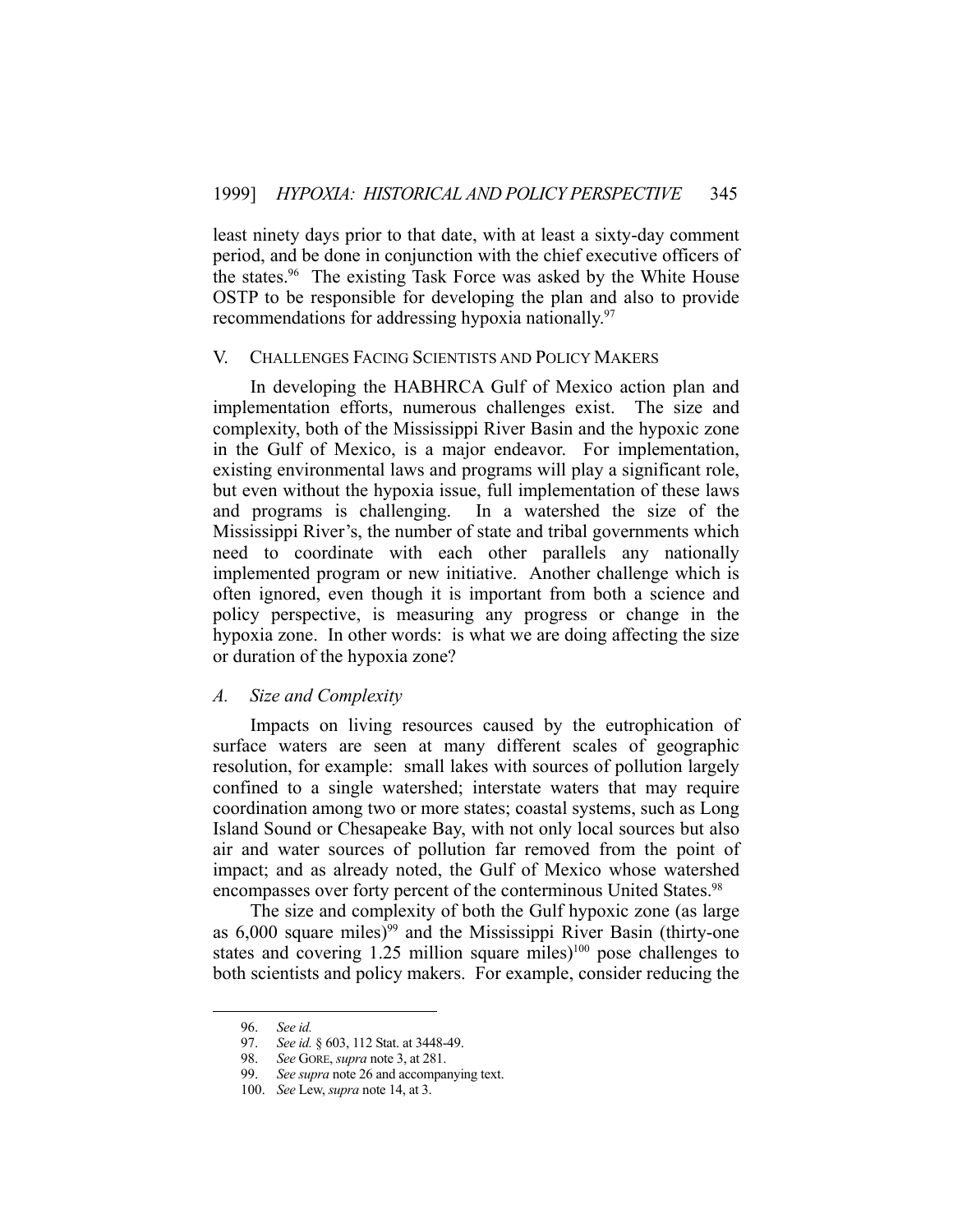amount of nutrients discharged into the Gulf. For this, a key concern is the level and duration of the necessary reduction in excess nutrients from watersheds. Many agricultural lands have been saturated with nutrients for numerous years, and it may take a long time to cycle out excess nitrogen and phosphorous, even if application rates are reduced. This problem may have no fast solutions and any management regime considered will need to recognize that progress or improvement may not be apparent for years or even decades. However, some suggest that improved agricultural practices in terms of efficient application of chemical fertilizers and prevention of soil erosion could yield immediate and measurable benefits.<sup>101</sup>

 Due to the size of the Mississippi River Basin, a comprehensive strategy is necessary to coordinate federal, state and local governments as they work with private interests to address those impacts involving actions by a variety of sources over a broad geographic area. Problems of eutrophication of surface waters at the sub-Basin level are largely attributable to phosphorus runoff that involves sources predominantly within a limited area and may be solved at the local level.<sup>102</sup> However, because nitrogen is not the limiting factor in fresh, surface water systems, concerted efforts must be undertaken locally to reduce nitrogen output from smaller watersheds into the Gulf via the Mississippi River. "In addition, local efforts to alleviate nitrogen contamination of groundwater supplies will also contribute to reductions in the total load of nitrogen to the Mississippi River and Gulf of Mexico."103

 Gulf hypoxia is a symptom of broad physical, ecological, economic and social changes throughout the Mississippi River Basin from Minnesota to Mississippi and from Wyoming to North Carolina. It is therefore difficult to "connect" sociologically and emotionally with constituencies located far from the Gulf. Once people understand what hypoxia is, they are willing to acknowledge that the problem exists, but may not understand how it relates to them. In other words: Does what they do on their land or in their factory really affect the Gulf? Politically, the reality is that people care most about the issues that affect them at home or in their backyards.104 This has proven to be the case in other areas where major environmental water quality issues are being addressed. Both the Chesapeake Bay Program and the Great Lakes Program have faced challenges in

 <sup>101.</sup> *See* Rabalais et al., *supra* note 7, at 401.

 <sup>102.</sup> *See* Tervelt & Giattina, *supra* note 29, at 45.

 <sup>103.</sup> *Id.*

 <sup>104.</sup> *See id.*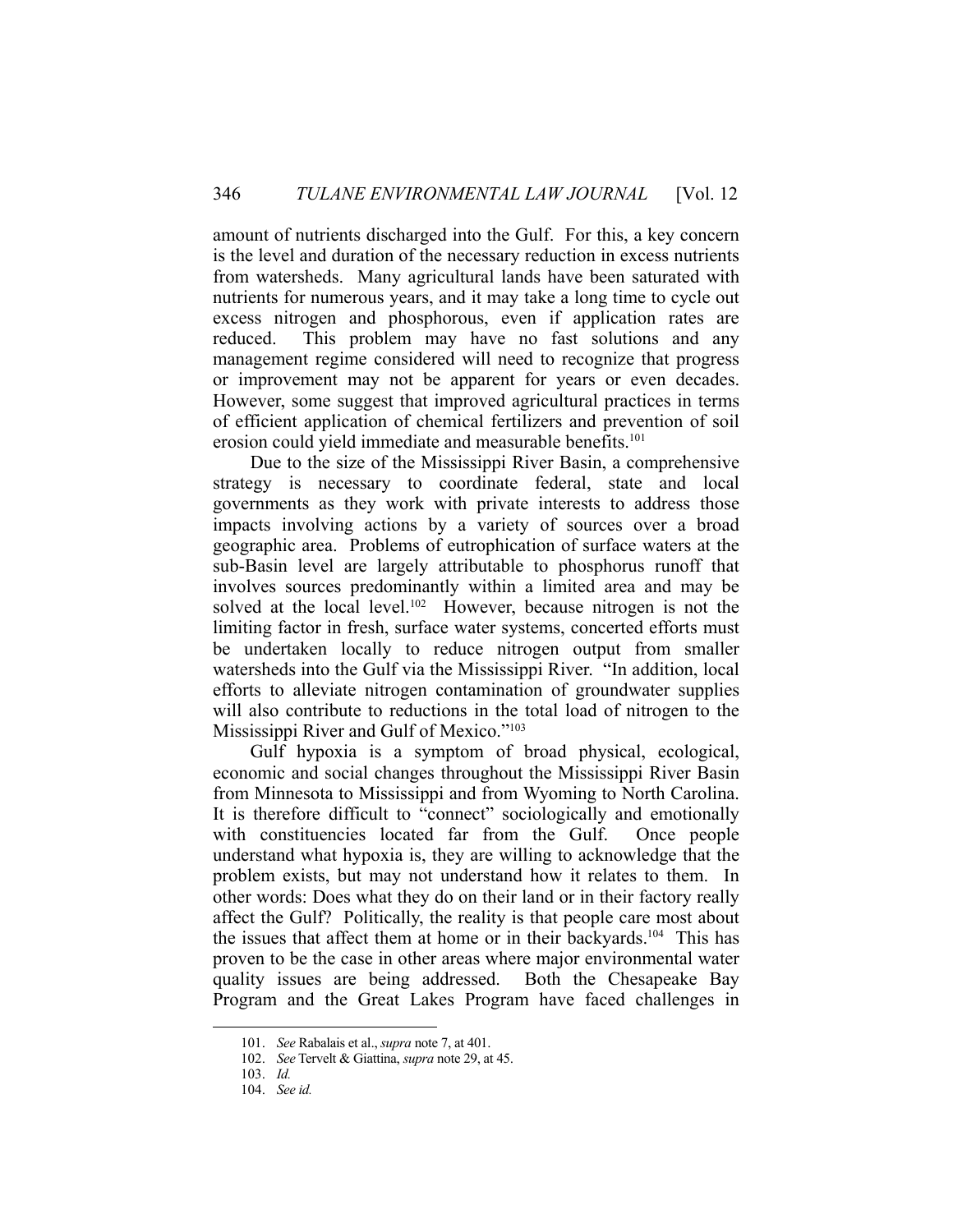coordinating efforts within their basins which include fewer States than those involved in the Mississippi River Basin. A possible solution to the size and complexity could include short and long-term educational efforts throughout the Mississippi River Basin, focusing on the local water quality improvements. Goals for reducing nutrient loadings in the River and reductions in the hypoxia zone in the Gulf must be founded on a long-term, scientifically valid and coordinated, research and monitoring program.

# *B. Implementation Activities*

 Many federal agencies are mandated by legislative statutes to address eutrophication.<sup>105</sup> However, implementation of these laws as they relate to Gulf hypoxia is another challenge facing decision makers. The statutes which can be used to aid implementation activities to address the hypoxia issue include the Clean Water Act,<sup>106</sup> the Coastal Zone Management Act,<sup>107</sup> the Safe Drinking Water Act,<sup>108</sup> the Federal Agricultural Improvement and Reform Act of 1996,<sup>109</sup> the Clean Air Act,<sup>110</sup> the Magnuson-Stevens Fisheries Conservation and Management Act,<sup>111</sup> and the Endangered Species Act.<sup>112</sup>

 One of the difficulties of undertaking ecosystem management and addressing a rather specific problem, such as nutrient pollution in the Gulf of Mexico, is that the statutory basis for action is a complex array of policy approaches. These policies are based on a long history of relationships among Congress, the executive federal agencies, the state agencies, and their respective constituencies. Blending the action of the agencies will be a challenge because of this history.

 One example of this is the concern expressed by the agricultural community regarding the possible future regulation of nitrogen fertilizers. Farm policy in the environmental and conservation areas is distributive. Consequently, the government subsidizes private activities that are beneficial to society but that would not usually be

 <sup>105.</sup> *See generally* INTERAGENCY HYPOXIC RESPONSE ACTIVITY REPORT, *supra* note 83 (comprising a compilation of existing Federal programs which could be or are being used to aid in alleviating hypoxia in the Gulf of Mexico).

 <sup>106. 33</sup> U.S.C. §§ 1251-1387 (1997).

 <sup>107. 16</sup> U.S.C. §§ 1451-1465 (1997).

 <sup>108. 42</sup> U.S.C. §§ 300(f)-300j-26 (1997).

 <sup>109. 7</sup> U.S.C. §§ 1932-2206(a) (1997).

 <sup>110. 42</sup> U.S.C. §§ 7401-7671q.

 <sup>111. 16</sup> U.S.C. §§ 1801-1883.

 <sup>112.</sup> *Id.* §§ 1531-1544.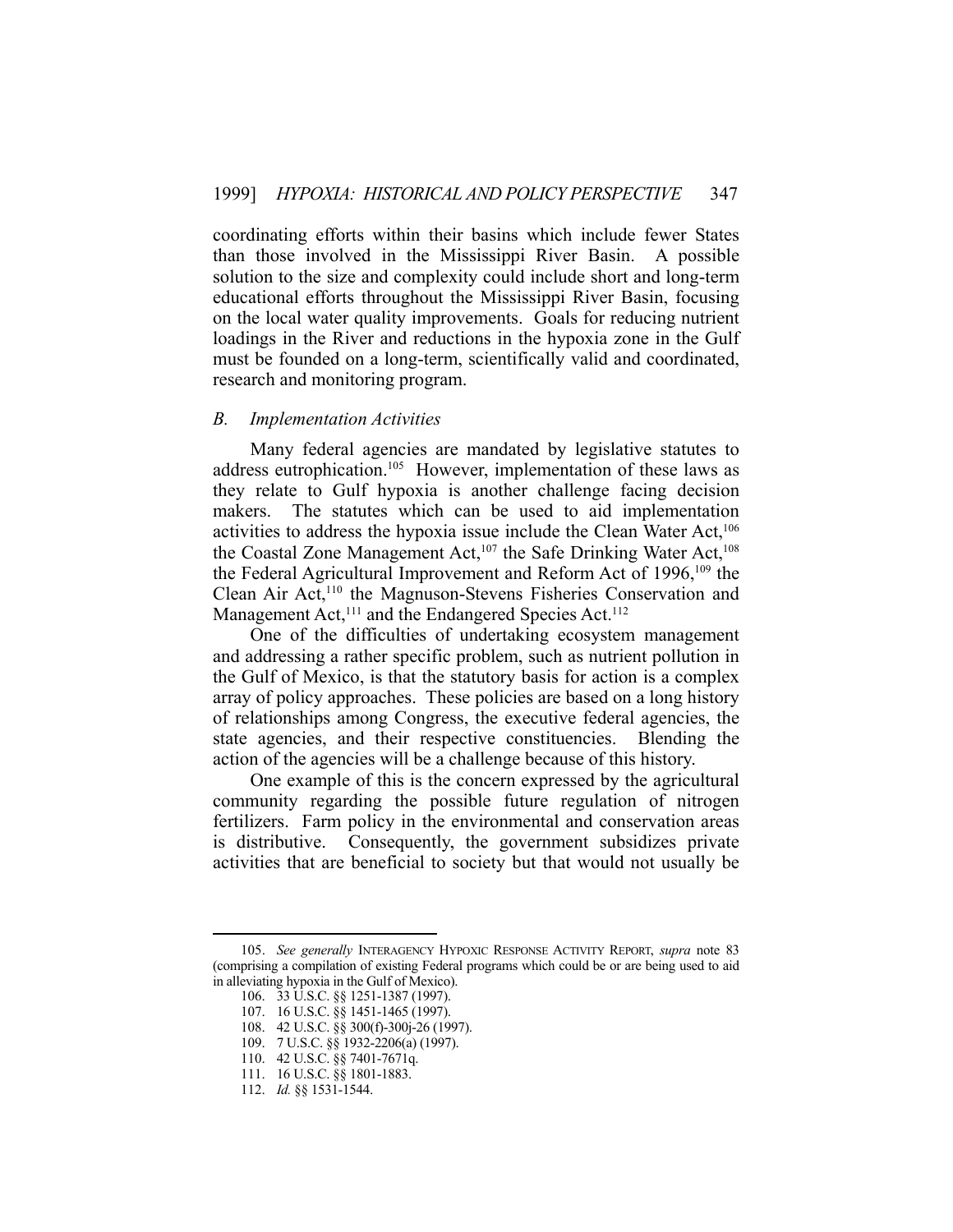undertaken by the private sector.<sup>113</sup> Contrast this with the protective regulatory policy employed for many point sources, wherein the government protects the public by regulating private activities. 114 The variety of sources, both point and nonpoint, that must be considered to address Gulf hypoxia will require a conscious blending of these differing policy approaches and the formation of new institutional relationships such as the Mississippi River/Gulf of Mexico Watershed Nutrient Task Force.

# 1. Clean Water Act

 Because *nonpoint sources* are believed to be major contributors of nutrient loadings to the Mississippi River system, the Clean Water Act is arguably the most appropriate legal framework for addressing future nutrient inputs. Under section 319 of the Clean Water Act, states are required to assess water quality impacts caused by nonpoint source pollution and to develop management programs for nonpoint source control.<sup>115</sup> The EPA has the authority to approve the state management programs and provides grants to support program implementation.<sup>116</sup> For states in the Mississippi River Basin, funding is about \$65 million per fiscal year.<sup>117</sup> NOAA and the EPA are responsible for approving Coastal Nonpoint Pollution Control Programs under section 6217 of the Coastal Zone Act Reauthorization Amendments of 1990 (CZARA).<sup>118</sup> Louisiana and other states in the Mississippi River Basin have initiated nonpoint source control programs that seek to combine local, state, and federal agency resources to address pollution from nonpoint sources within each state.119 To effectively address concerns, however, nonpoint-source programs would need to be encouraged, funded and implemented throughout the Mississippi River watershed. In addition, agricultural research and educational outreach and assistance to farmers might complement regulatory efforts.

 Point sources account for about seventeen percent of the nitrogen loadings delivered to the Gulf.<sup>120</sup> Although often less of a contributor

 <sup>113.</sup> *See* SUSAN J. BUCK, UNDERSTANDING ENVIRONMENTAL ADMINISTRATION AND LAW 29 (1996).

 <sup>114.</sup> *See id.* at 30-31.

 <sup>115.</sup> *See* Clean Water Act § 319(a)-(b), 33 U.S.C. § 1329(a)-(b) (1997).

 <sup>116.</sup> *See id.* § 319(a)-(h), 33 U.S.C. § 1329(a)-(h).

 <sup>117.</sup> *See* INTERAGENCY HYPOXIC RESPONSE ACTIVITY REPORT, *supra* note 83, at 4.

 <sup>118.</sup> *See* 16 U.S.C. § 1455(b) (1997).

 <sup>119.</sup> *See* INTERAGENCY HYPOXIC RESPONSE ACTIVITY REPORT, *supra* note 83, at 4.

 <sup>120.</sup> *See* Don Goolsby, Address at the Mississippi River/Gulf of Mexico Watershed Nutrient Task Force (Sept. 24, 1998) (transcript on file with author).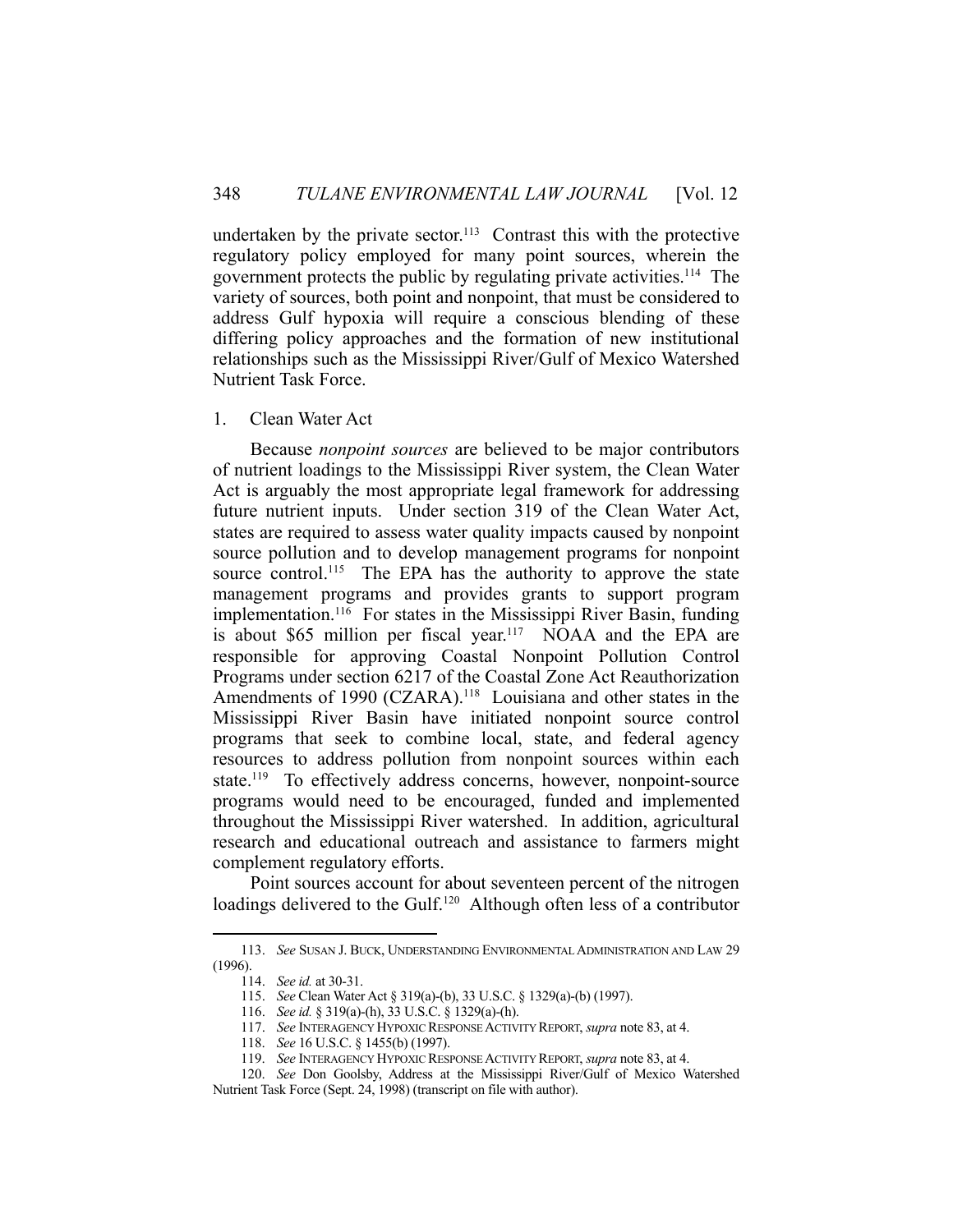than nonpoint sources, the Clean Water Act provides the legal framework for addressing point sources. The National Pollutant Discharge Elimination System (NPDES) permit program authorizes states (if they are delegated by the EPA to do so), or the EPA to review and enforce regulations for point source dischargers.121 Municipal sewage treatment facilities, which are one source of nutrient discharges, treat domestic and pretreated industrial wastewaters prior to discharge.122 For the states within the Mississippi River Basin and the Gulf of Mexico coastal area, there are about 12,400 sewage treatment plants with secondary treatment capabilities.<sup>123</sup> With secondary treatment, municipalities can reduce nitrogen loadings by an average of thirty percent.<sup>124</sup> To achieve greater reductions, costly nitrification and denitrification processes would be needed. However, these processes might be considered for use in areas with significant local nutrient water quality issues. Discharges from industrial facilities, such as fertilizer manufacturers, are also considered point sources.<sup>125</sup> In states located in the Mississippi River Basin, there are about 3,900 industrial permits for primarily major sources which control the discharge of nutrients.<sup>126</sup> Certain feedlot operations are also considered point sources and are covered by NPDES permits.<sup>127</sup> In the Mississippi River Basin and Gulf of Mexico states there are about 3,200 feedlot operations subject to permitting.<sup>128</sup> This number is likely to change as a result of the Confined Animal Feedlot Operations (CAFOs) strategy which recommends targeting additional animal feeding operations that significantly impact water quality.<sup>129</sup>

 One section of the Clean Water Act addresses both point and nonpoint sources. Section 303 of the Clean Water Act requires that states identify water-quality-limited segments of their waters which are not meeting standards, and then establish Total Maximum Daily Loads (TMDLs) for each listed water and each pollutant (e.g., nitrogen and phosphorus) which is not meeting current water quality standards.<sup>130</sup> The mission of this TMDL Program is to "protect public health and secure the health of impaired aquatic ecosystems by

 <sup>121.</sup> *See* Clean Water Act § 402, 33 U.S.C. § 1342 (1997).

 <sup>122.</sup> *See id.* § 402(p), 33 U.S.C. § 1342(p).

 <sup>123.</sup> *See* INTERAGENCY HYPOXIC RESPONSE ACTIVITY REPORT, *supra* note 83, at 6.

 <sup>124.</sup> *See id.*

 <sup>125.</sup> *See* Clean Water Act § 402(p)(3)(A), 33 U.S.C. § 1342(p)(3)(A).

 <sup>126.</sup> *See* INTERAGENCY HYPOXIC RESPONSE ACTIVITY REPORT, *supra* note 83, at 7.

 <sup>127.</sup> *See* Clean Water Act § 502(14), 33 U.S.C. § 1362(14).

 <sup>128.</sup> *See* INTERAGENCY HYPOXIC RESPONSE ACTIVITY REPORT, *supra* note 83, at 7.

 <sup>129.</sup> *See id.*

 <sup>130.</sup> *See* Clean Water Act § 303(d)(1), 33 U.S.C. § 1343(d)(i).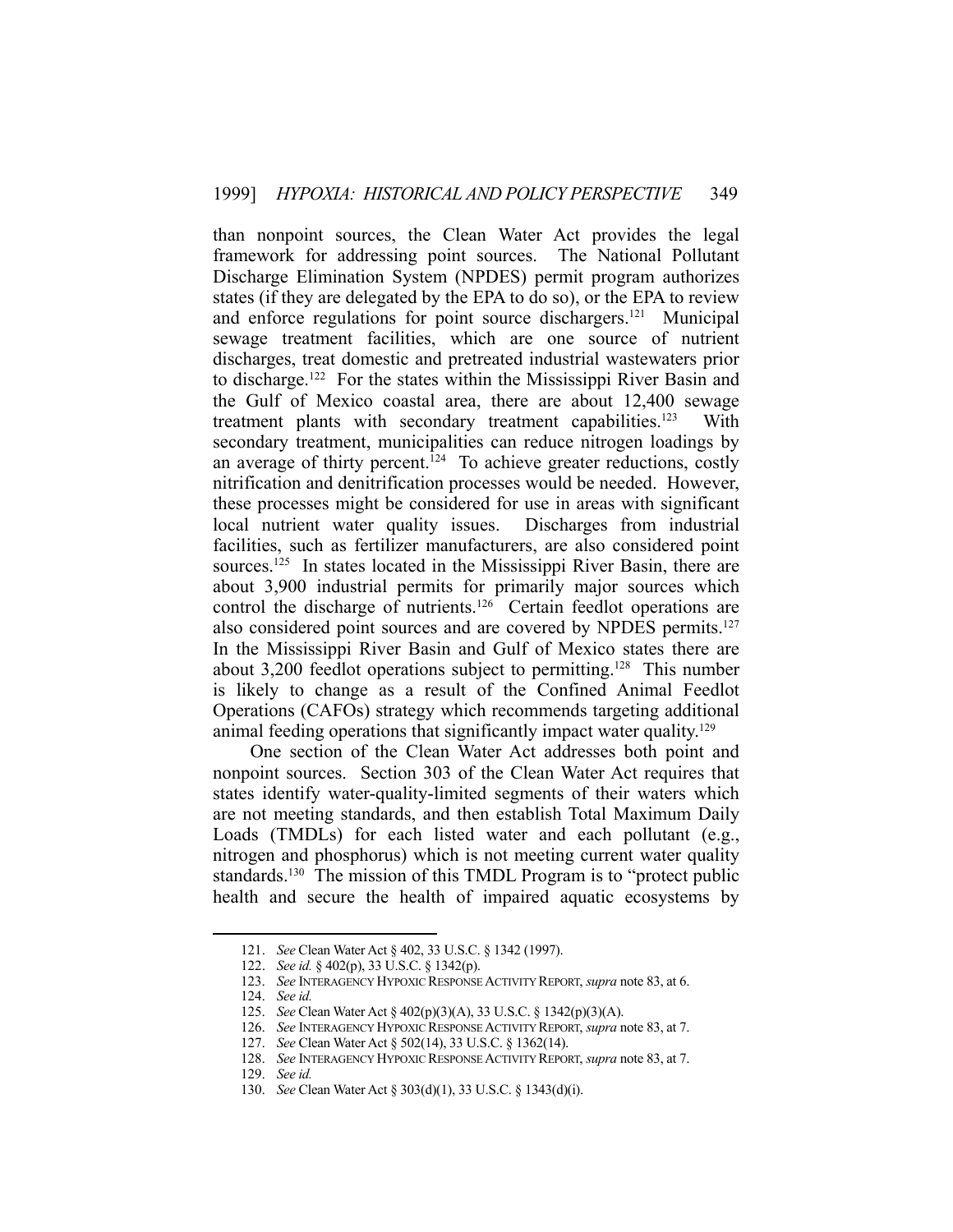ensuring attainment of water quality standards, including beneficial uses."<sup>131</sup> The TMDL developed by the states and tribes, or the EPA when not done by the states or tribes, prescribes the allowable loadings of pollutants (nutrients for the hypoxia issue) from significant sources (both point and nonpoint) which will maintain water quality standards.<sup>132</sup>

# 2. The TMDL Program

 The TMDL Program can aid in implementation efforts to address hypoxia in the Gulf. However, this Program alone faces scientific, political, legal, and policy challenges. Many of these TMDL Program challenges were addressed recently in the Report of the Federal Advisory Committee on the Total Maximum Daily Load Program.133 Several are of particular relevance to the hypoxia issue implementation efforts, especially for developing TMDLs, and in the areas of coordination of technical support, and capacity-building. When developing TMDLs in the Mississippi River Basin, scientists and policy makers will need to consider geographic scope, address nonpoint sources, and address difficult areas of concern such as air deposition and tile drainage. Some water quality problems (e.g. hypoxia in the Gulf of Mexico) are characterized by the need to consider large geographic areas (e.g. Mississippi River Basin) in terms of both the size of the area in which the problems exist and the geographic range of the sources of the problem. To address this challenge, the Federal Advisory Committee on the TMDL Program (the Committee) emphasized the importance of fully identifying the geographic range where the problem exists, having adequate monitoring and assessment done to develop TMDLs, and considering the idea of "nesting," where appropriate.<sup>134</sup> "Nesting" of monitoring, public participation, and implementation activities must be conducted at the appropriate geographic scale.<sup>135</sup> When addressing jurisdictional coordination for shared pollution problems, the Committee recommends that some mechanism must be used so that "all

 <sup>131.</sup> NATIONAL ADVISORY COUNCIL FOR ENVTL. POL'Y & TECH., OFFICE OF THE ADMR., U.S. EPA, EPA 100-R98-006, REPORT OF THE FEDERAL ADVISORY COMM. ON THE TOTAL MAXIMUM DAILY LOAD (TMDL) PROGRAM at i (1998) [hereinafter REPORT OF THE FEDERAL ADVISORY COMM.].

 <sup>132.</sup> *See id.* at 3-4.

 <sup>133.</sup> *See id.* at i-iv.

 <sup>134.</sup> *See id.* at 27-30.

 <sup>135.</sup> *See id.* at 30.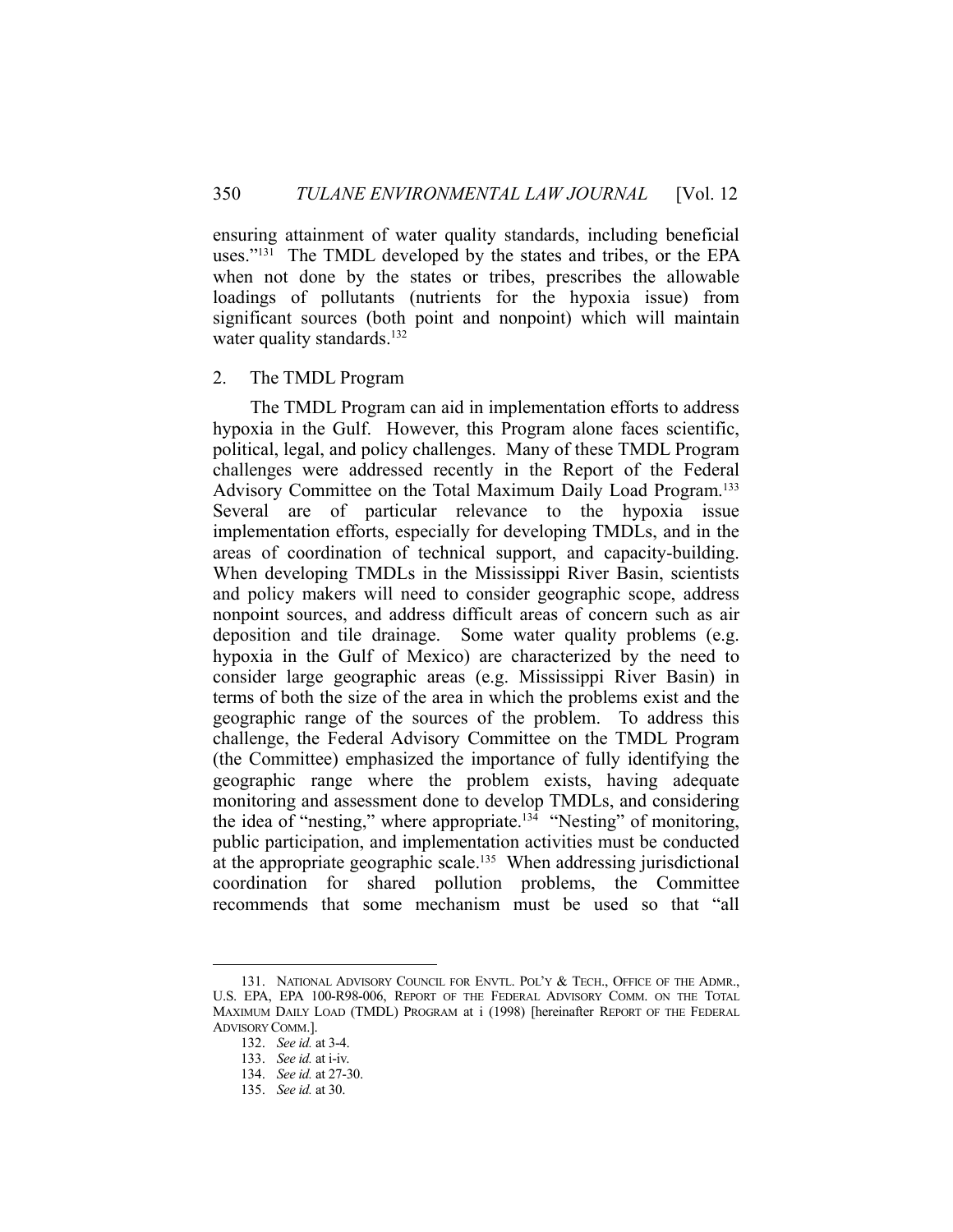responsible decision-makers participate in the TMDLs development process."<sup>136</sup>

 To address nonpoint sources, including those contributing to the pollutant parameters listed as the largest causes (nutrients, sediments and pathogens), the Committee recommends that "the combination of best management practices and any requirements of State and Federal law for nonpoint sources, along with existing and new controls adopted by point sources (where appropriate), are to be sufficient to meet water quality standards."<sup>137</sup> They also recommend that the EPA, in its review and approval process for TMDLs, assure that the TMDL is designed to result in attainment of water quality standards.<sup>138</sup> Furthermore, the states are responsible for determining what nonpoint source best management practices and measures are to be included in the implementation plan and which of these practices and measures are to be regulatory, nonregulatory, incentive-based and/or voluntary.139 One challenge in addressing the hypoxia issue is the lack of nutrient criteria for developing water quality standards for the TMDL process.

 In coordinating the development and evaluation of TMDLs, the Committee recommended that the state environmental management agencies coordinate the TMDL activities for any shared pollution problems across jurisdictions, but that the EPA would also have a role in multi-jurisdictional cases when asked by the states or when there is a need for making better progress.<sup>140</sup> The Committee also recognized the gaps in technical guidance and support and the need for additional efforts by the EPA to fill these voids.<sup>141</sup> In the area of addressing capacity problems, the Committee recognized the need for other federal agencies to contribute more resources to the TMDL-related activities and encouraged states and stakeholders to participate and seek additional funds for effectively implementing the TMDL program.<sup>142</sup> In the case of tribal capacity, the Committee recommended that the EPA increase its efforts to strengthen tribal capacity and also provide financial assistance to the tribes to support  $TMDLs<sup>143</sup>$  One final key recommendation made by the Committee dealt with commitment: "The Committee recommends that EPA lead a national dialogue

 <sup>136.</sup> *Id.*

 <sup>137.</sup> *Id.* at 42.

 <sup>138.</sup> *See id.* at 33.

 <sup>139.</sup> *See* Clean Water Act § 319(a)(1)(C), 33 U.S.C. § 1329(a)(i)(C) (1997).

 <sup>140.</sup> *See* REPORT OF THE FEDERAL ADVISORY COMM., *supra* note 131, at 68.

 <sup>141.</sup> *See id.* at 70-72.

 <sup>142.</sup> *See id.* at 56, 64-65.

 <sup>143.</sup> *See id.* at 62-63.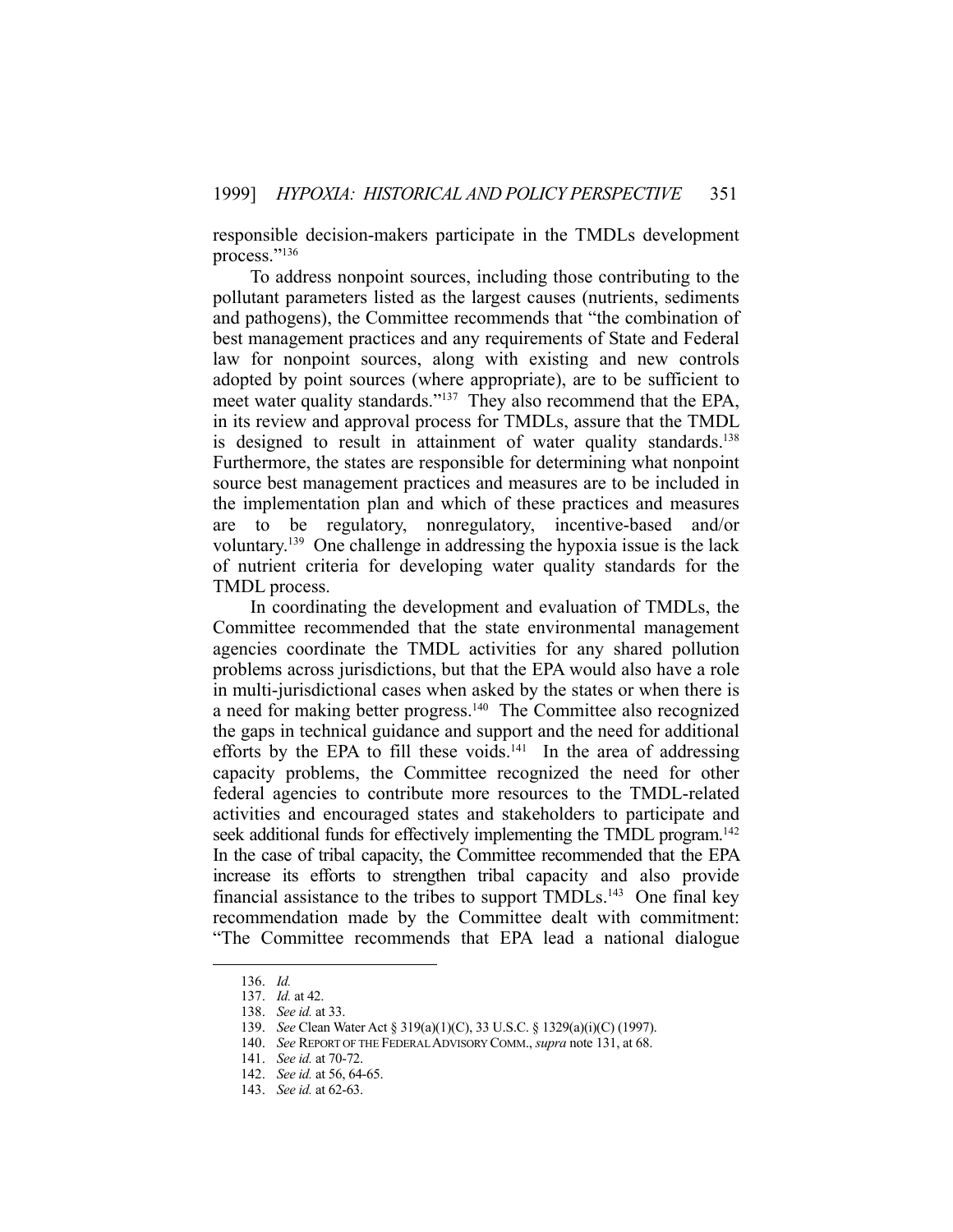involving high level policymakers in State and federal government, as well as local governments and other stakeholder groups, to promote political and fiscal commitment to attaining water quality standards and restoring impaired waters."<sup>144</sup> The same dialogue will need to occur throughout the Mississippi River Basin to address implementation efforts for hypoxia in the Gulf.

# 3. New Initiatives

 New initiatives and the efforts of the Task Force should aid in implementation activities. In particular, the Clean Water Action Plan (CWAP) places new emphasis on all the water quality statutes and programs discussed.145 Most of these programs apply nationwide and are expected to have significant benefits in water quality throughout the watershed, as well as in the Gulf. The CWAP contains key actions which relate to the hypoxia issue. It identifies nutrient overenrichment as a problem nationwide and a key action is for the EPA to establish numeric criteria for nutrients (nitrogen and phosphorus) by the year 2000.146 In addition, monitoring needs for nutrients of both point and nonpoint sources need improvement and several key action items address monitoring and assessment.147 As for implementation activities, the Task Force will be working to improve the effectiveness of actions and coordinate them with the Clean Water Action Plan activities.148 They will also work to reduce uncertainties about the causes and effects of hypoxia in the Gulf of Mexico, as well as to reduce significant loadings of nutrients from all sources. These implementation efforts will aid in confronting the many challenges faced by both scientists and policy makers to address this national issue.

# *C. Measuring Progress*

 The HABHRCA implementation plan and any activities proposed will need to produce observable environmental improvements to the quality of waters in the Mississippi River Basin and the Gulf of Mexico. These measures or indicators of success or progress will need to be identified and tracked by the agencies and stakeholders involved. NOAA and the United States Geological

 <sup>144.</sup> *Id*. at 74.

 <sup>145.</sup> *See* U.S. EPA, EPA 840-R-98-001, CLEAN WATER ACTION PLAN: RESTORING AND PROTECTING AMERICA'S WATERS 54-68 (1998) [hereinafter CLEAN WATER ACTION PLAN].

 <sup>146.</sup> *See id.* at 58-59.

 <sup>147.</sup> *See id.* at 66-68.

 <sup>148.</sup> *See id.* 67-68.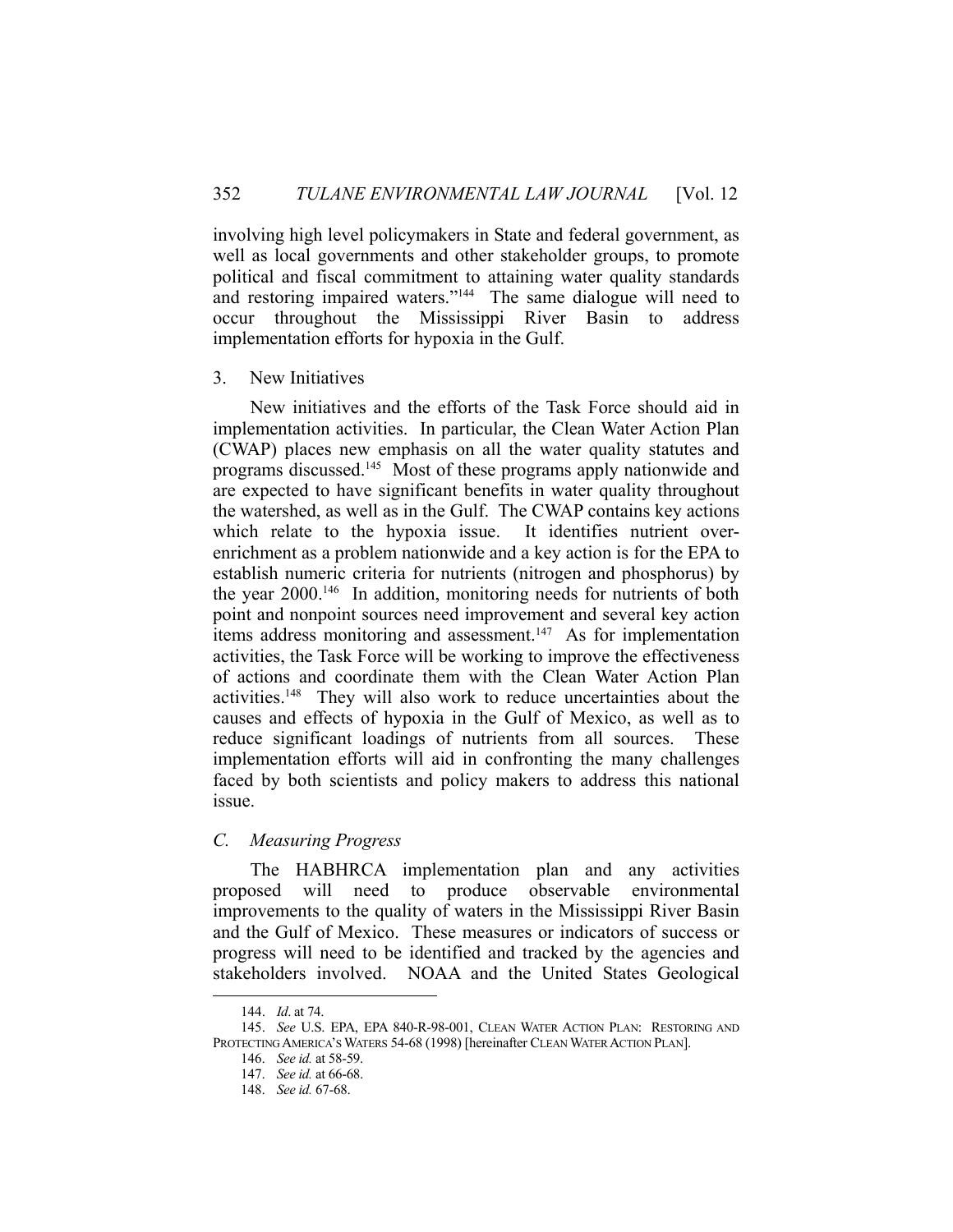Survey (USGS) have a major role in monitoring water quality conditions within the Mississippi River Basin and the Gulf of Mexico, in addition to developing models to better evaluate water quality trends and quantifying sources and loads of nutrients.149 The indicators selected need to reflect a range of both environmental (changes measured in the resource, e.g., reductions in the size of the Gulf hypoxia zone) and programmatic ("bean counting," e.g., the number of TMDL water segments listed because of nutrient impairment) results. The efforts of the Task Force in developing and tracking the indicators will need to be coordinated with CWAP key action activities. One of the key actions important to this effort is that "in 1999, EPA in collaboration with other federal agencies and states, will initiate a tracking system to report key indicators of the success of programs to reduce nutrient runoff to waters."150

# VI. CONCLUSIONS

 Although the challenges discussed in this Article appear to be overwhelming, there are three courses of action which can lead to the protection of the Mississippi River and the Gulf of Mexico. These courses of action are: (1) sort and identify the science, legal, and policy issues of relevance to Gulf hypoxia, (2) accept and address the commitment and responsibilities needed for reducing Gulf hypoxia, and (3) promote a "building block" or "nesting" approach for implementation actions.

 When sorting and identifying the science issues relevant to Gulf hypoxia, there needs to be an understanding by all parties that science is about seeking knowledge and will never provide 100% of the answers. Recognizing that there will always be gray areas in the scientific information available, the challenge is to determine how to cope with these uncertainties and work cooperatively to make positive progress. There needs to be recognition that the hypoxic zone is a concern because of its size, and attempts need to be made to reduce its size and intensity, but it is not necessary to eliminate it entirely. One example where this approach is working, albeit slowly, is in the TMDL program. The technical issues can be identified, but they are challenging and complex (e.g., for addressing nutrient loads there is variability in the conditions, the soils, transport mechanisms, temperature differences, and other uncertainties). However, once all

 <sup>149.</sup> *See id.*

 <sup>150.</sup> *Id.* at 68.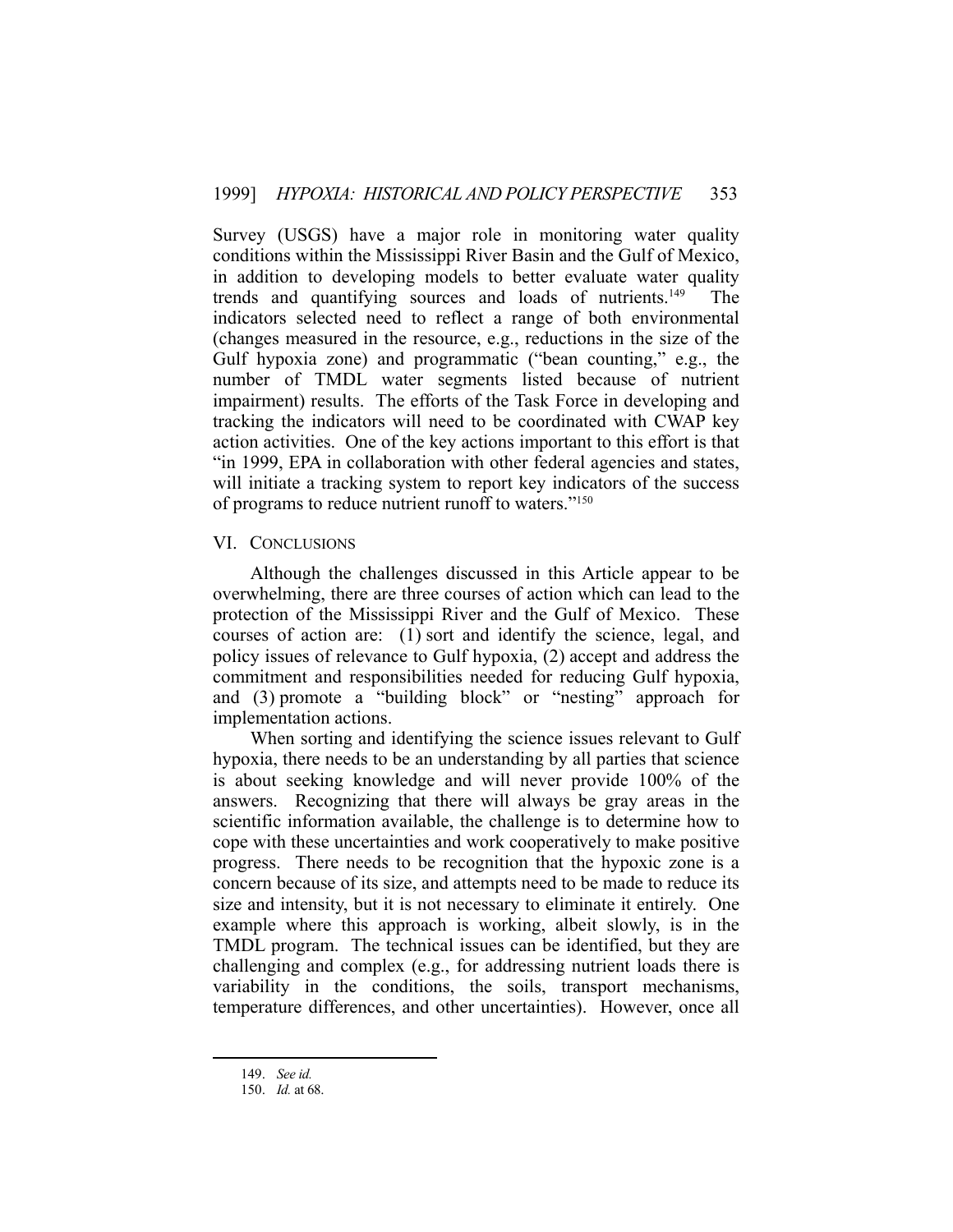the technical issues are identified, stakeholders from all sectors will have a more cooperative approach to work toward specific solutions.

 The legal and policy issues related to Gulf hypoxia are difficult to address. The existing laws and the regulatory environment create a more brightline-oriented decision making structure. The laws, along with politics and hidden agendas, can create adversarial relationships among the stakeholders. When addressing the hypoxia problem, which includes thirty-one states, numerous tribes, federal agencies, the fishing, agricultural and regulated communities, and numerous citizens, adversarial relationships are intensified. Within the Mississippi River Basin, the complexities across jurisdictions are enormous. One solution would be to focus on specific technical solutions which can be used in the Gulf State areas and throughout the Mississippi River Basin to draw stakeholders with similar solutions together.<sup>151</sup> The major challenge in this approach would be agreeing on common technical goals for the Mississippi Basin and the Gulf of Mexico, and setting goals locally that would improve overall water quality.

 Another course of action for stakeholders throughout the Mississippi River Basin and the Gulf of Mexico to accept and address is the commitment and responsibility needed to reduce Gulf hypoxia. If all stakeholders could agree that a problem exists, accept responsibility, and commit sufficient time and resources, there would be no need for new regulatory mechanisms. Citizens and other parties could address their backyard local issues and problems concerning nitrogen and phosphorus with the understanding that it would aid in alleviating problems in the Mississippi River Basin and the Gulf. Key players would include federal agencies (in particular, EPA, USDA, the Army Corps of Engineers, USGS, and NOAA), and local, state, and tribal governments that would need to work across political jurisdictions to make this approach work. Other key players would include intergovernmental organizations such as the Gulf of Mexico Program, and sub-basin associations such as the Mississippi River Basin Alliance, along with environmental organizations. It would be necessary for all parties to recognize that it will take time to overcome political barriers.

 Also, there is a need to recognize that, while requests for some additional resources are needed and should be honored, some

 <sup>151.</sup> Nitrates are a problem in drinking water supplies in several areas throughout the Basin which, when addressed, will reduce the final nitrogen loadings transported to the Gulf of Mexico. *See* CLEAN WATER ACTION PLAN, *supra* note 145, at 28-29.